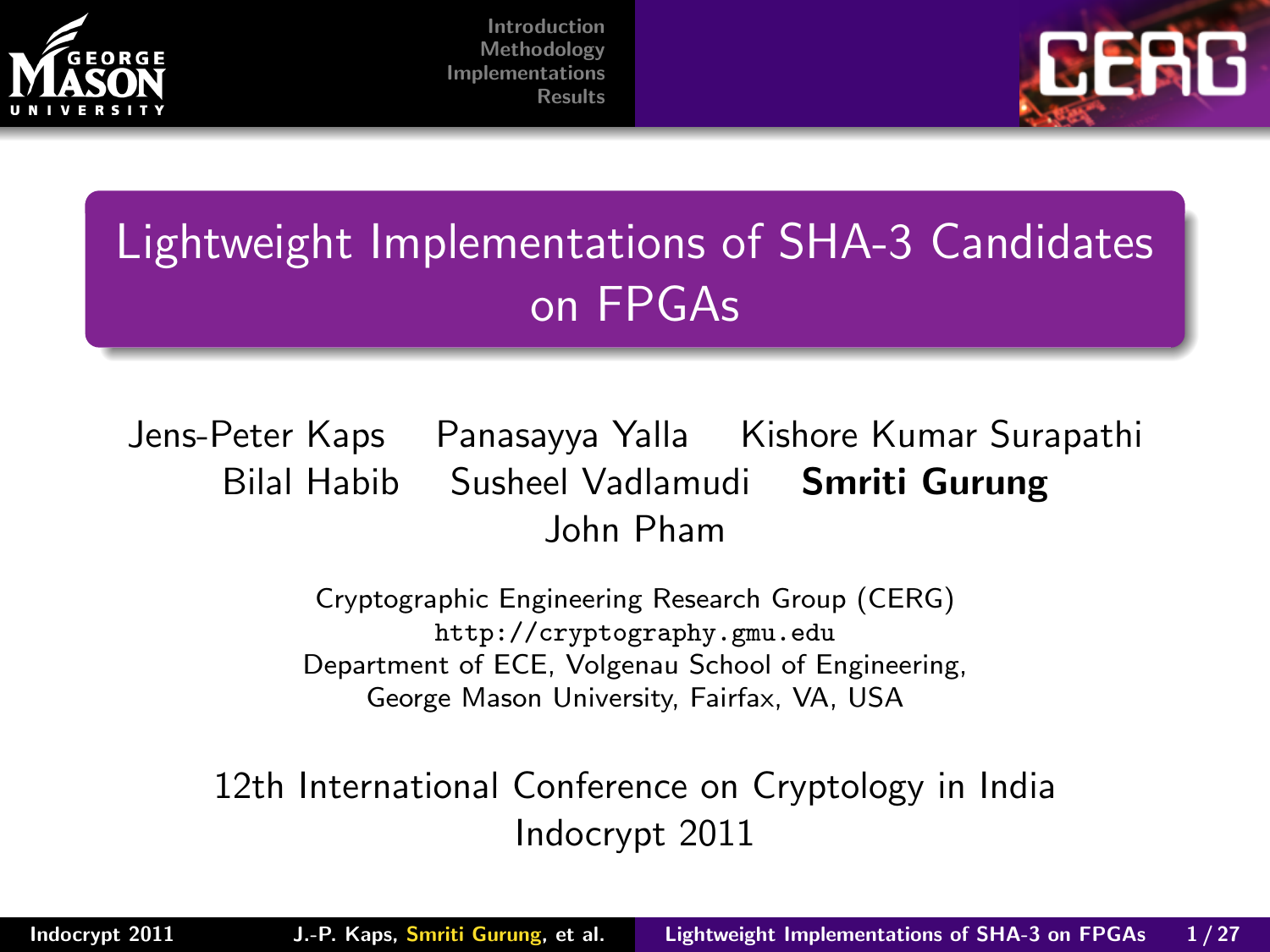







#### 2 [Methodology](#page-7-0)

3 [Implementations](#page-9-0)

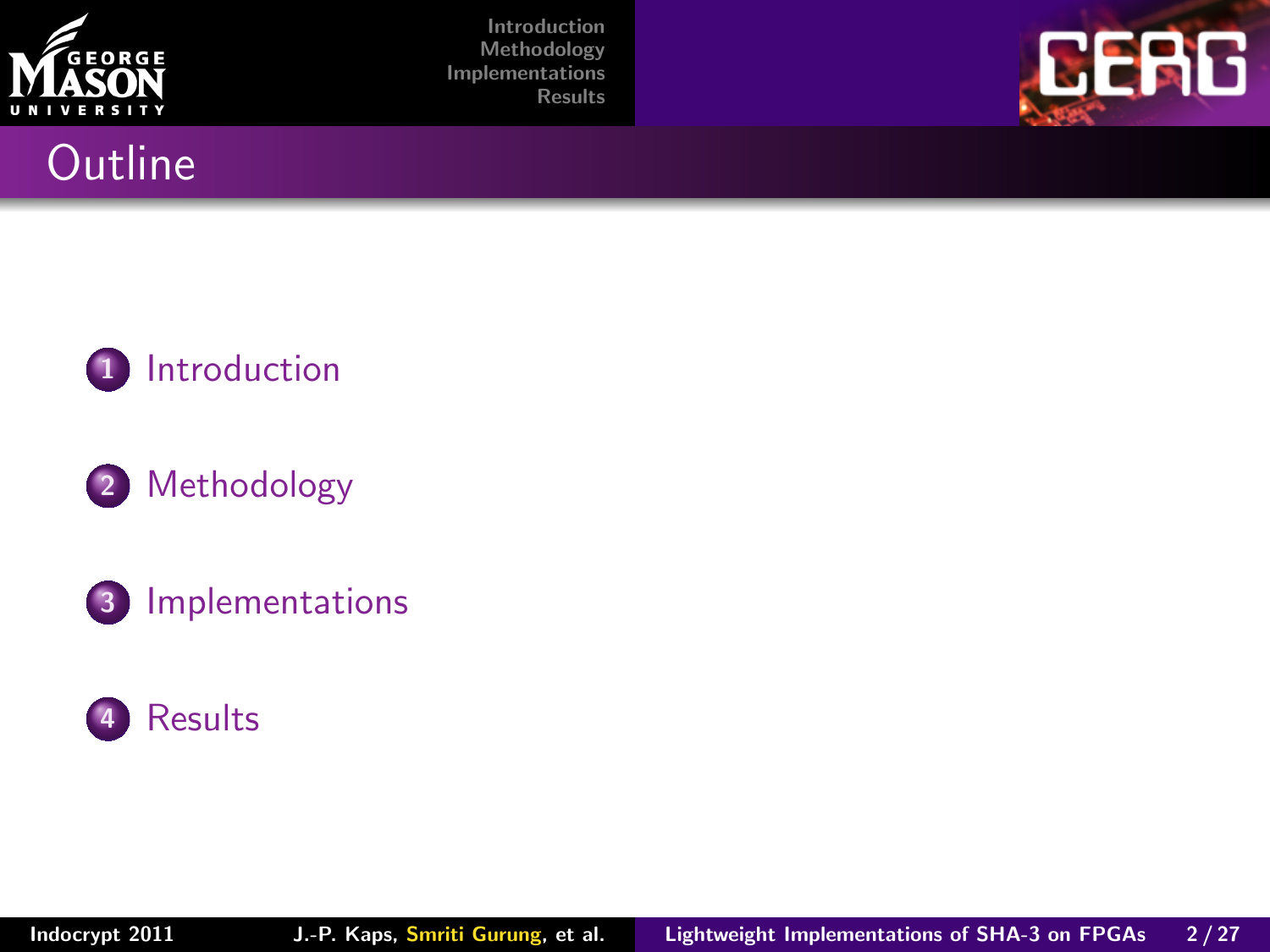

[Hash Function Competition](#page-3-0) [Previous Work](#page-4-0) [Goal](#page-6-0)

<span id="page-2-0"></span>

### Hash Function Competition

- A hash algorithm reads an arbitrary length message and produces a fixed bit string called hash value/message digest.
- Main applications: Digital signatures, Message Authentication Codes (MAC), Universal Unique IDentifier(UUID/GUID), password tables and many more.
- NIST competition for new secure hash algorithm SHA-3
	- Announced in Nov 2007, 64 entries submitted.
	- <sup>2</sup> 14 selected for Round 2.
	- Currently in Round  $3 \rightarrow 5$  finalists.
- NIST's selection criteria: Security, HW/SW speed, scalability.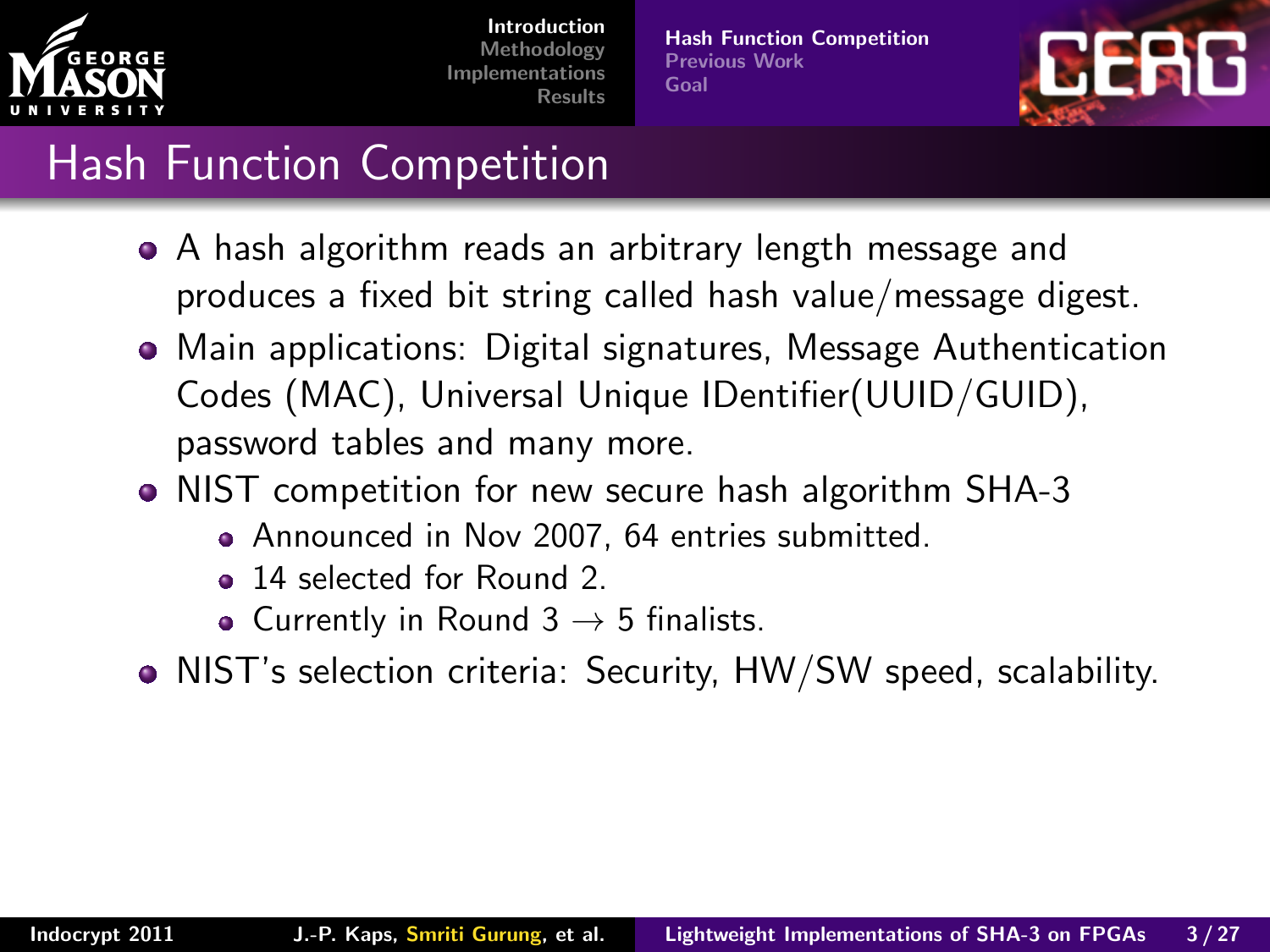

[Hash Function Competition](#page-2-0) [Previous Work](#page-4-0) [Goal](#page-6-0)

<span id="page-3-0"></span>

### Hash Function Competition

- A hash algorithm reads an arbitrary length message and produces a fixed bit string called hash value/message digest.
- Main applications: Digital signatures, Message Authentication Codes (MAC), Universal Unique IDentifier(UUID/GUID), password tables and many more.
- NIST competition for new secure hash algorithm SHA-3
	- Announced in Nov 2007, 64 entries submitted.
	- 14 selected for Round 2.
	- Currently in Round  $3 \rightarrow 5$  finalists.
- NIST's selection criteria: Security, HW/SW speed, scalability.

#### **Motivation**

Analyze performance of candidates in a constrained FPGA environment  $\Rightarrow$  determine scalability on FPGAs.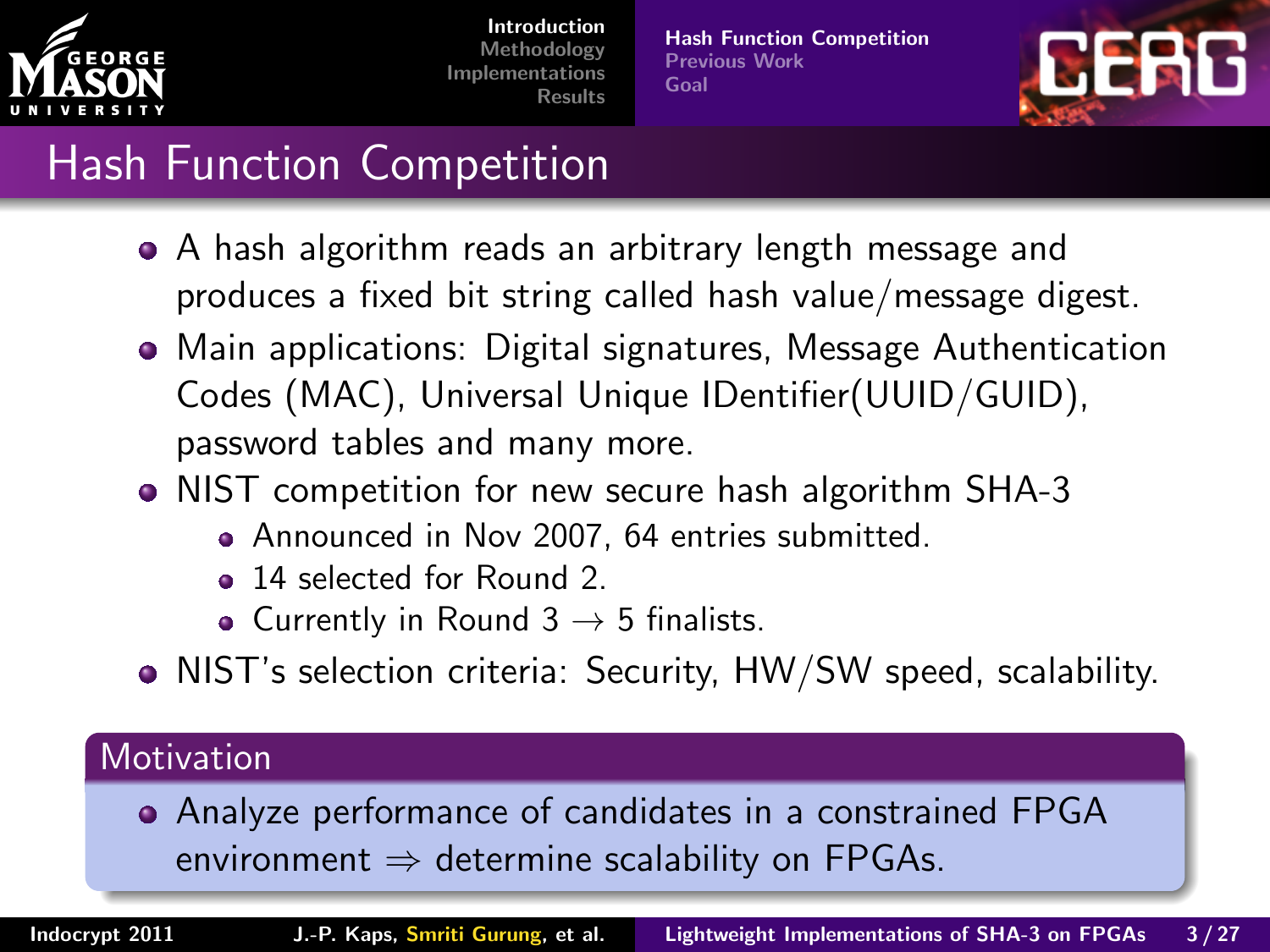

[Hash Function Competition](#page-2-0) [Previous Work](#page-5-0) [Goal](#page-6-0)

<span id="page-4-0"></span>

### Previous Work on SHA-3 Candidates

- Several Throughput/Area optimized implementations on FPGAs were published: Gaj et al.[CHES 2010], Matsuo et al.[SHA-3 conference 2010], Baldwin et al.[SHA-3 conference 2010].
- Only two specific for low-area implementations of SHA-3 finalists: Kerckhof et al.[HASH 2011], Jungk et al.[Reconfig 2011].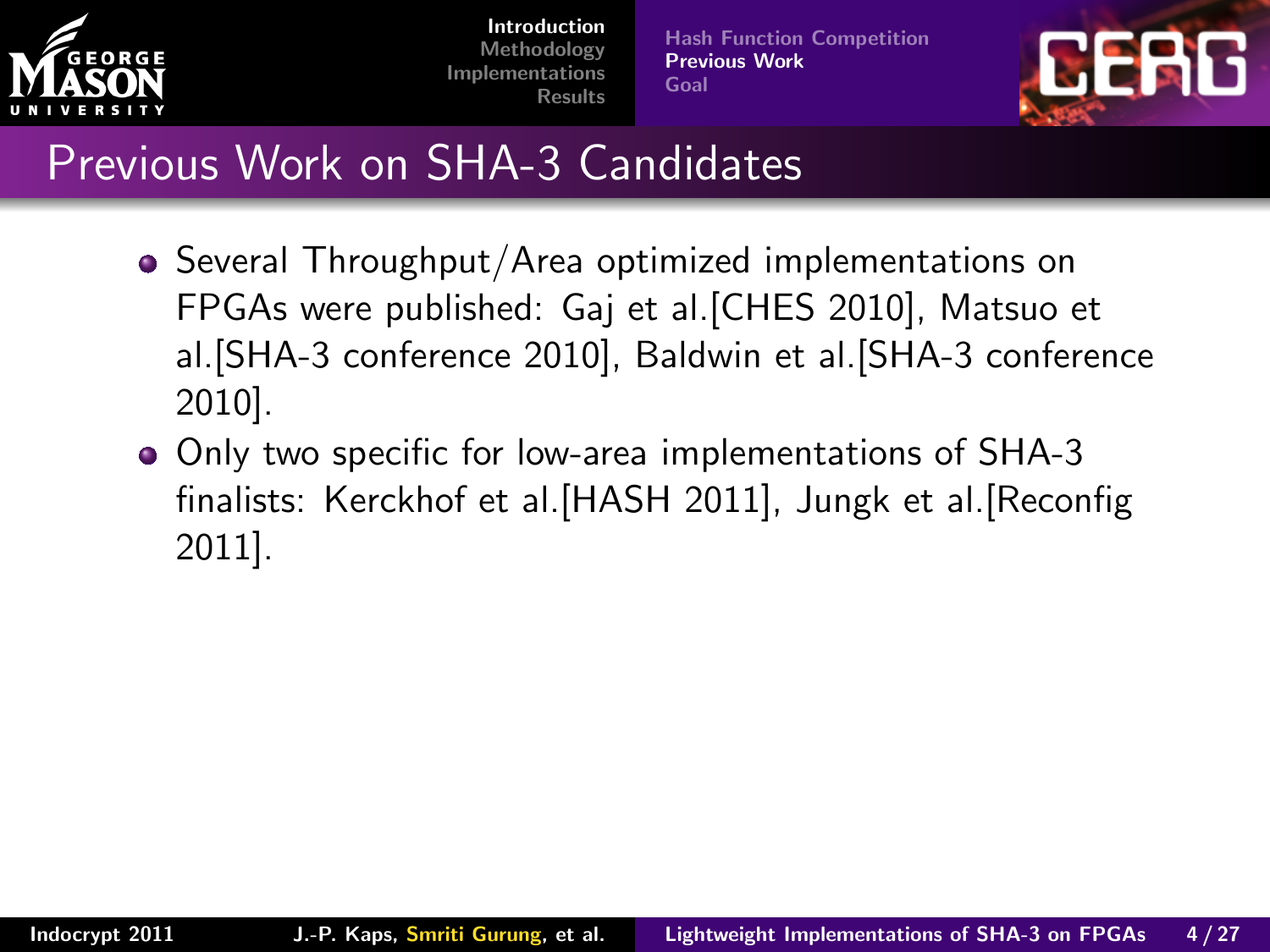

[Hash Function Competition](#page-2-0) [Previous Work](#page-4-0) [Goal](#page-6-0)

<span id="page-5-0"></span>

### Previous Work on SHA-3 Candidates

- Several Throughput/Area optimized implementations on FPGAs were published: Gaj et al.[CHES 2010], Matsuo et al.[SHA-3 conference 2010], Baldwin et al.[SHA-3 conference 2010].
- Only two specific for low-area implementations of SHA-3 finalists: Kerckhof et al.[HASH 2011], Jungk et al.[Reconfig 2011].

#### Problem: Rating algorithm performance when

- Implementations are on different devices,
- made with different implementation goals and features,
- vary in both: area and throughput, and
- $\bullet$  support different  $I/O$  interface widths.

Indocrypt 2011 J.-P. Kaps, Smriti Gurung, et al. [Lightweight Implementations of SHA-3 on FPGAs](#page-0-0) 4 / 27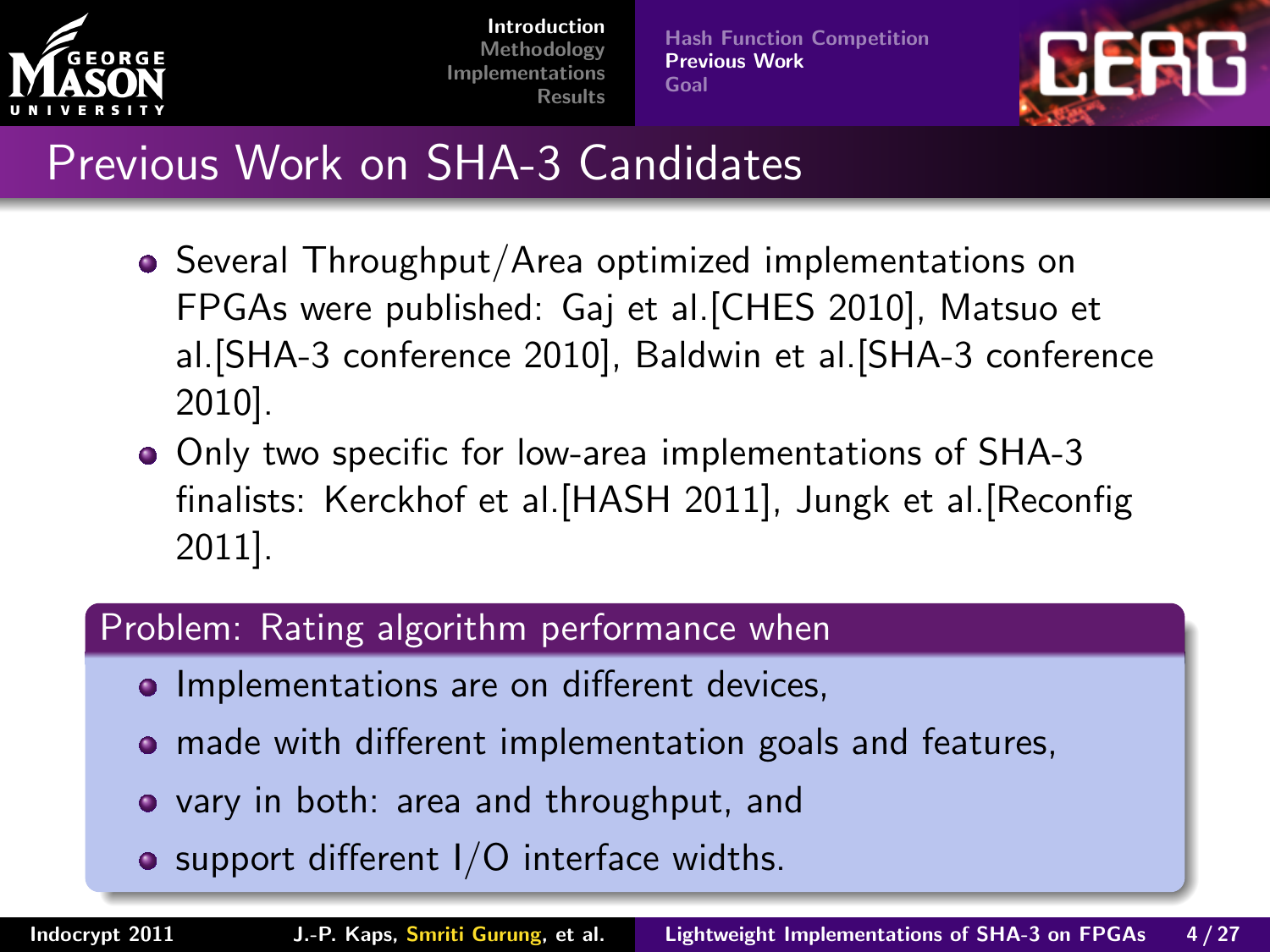

[Hash Function Competition](#page-2-0) [Previous Work](#page-4-0) [Goal](#page-6-0)

<span id="page-6-0"></span>

#### Our Goal:

Comprehensive set of lightweight implementations of all Round 2 SHA-3 Candidates (except SIMD) and all SHA-3 Finalists.

- All optimized for the same target  $\rightarrow$  maximum Throughput to Area ratio for given area budget.
- All use the same standardized interface.
- Implemented on different families for fair comparison with other reported results.

#### Target Details:

- Xilinx Spartan 3, low cost FPGA family
- Budget: 400-600 slices, 1 Block RAM (BRAM)
- Implemented 256 bit digest versions only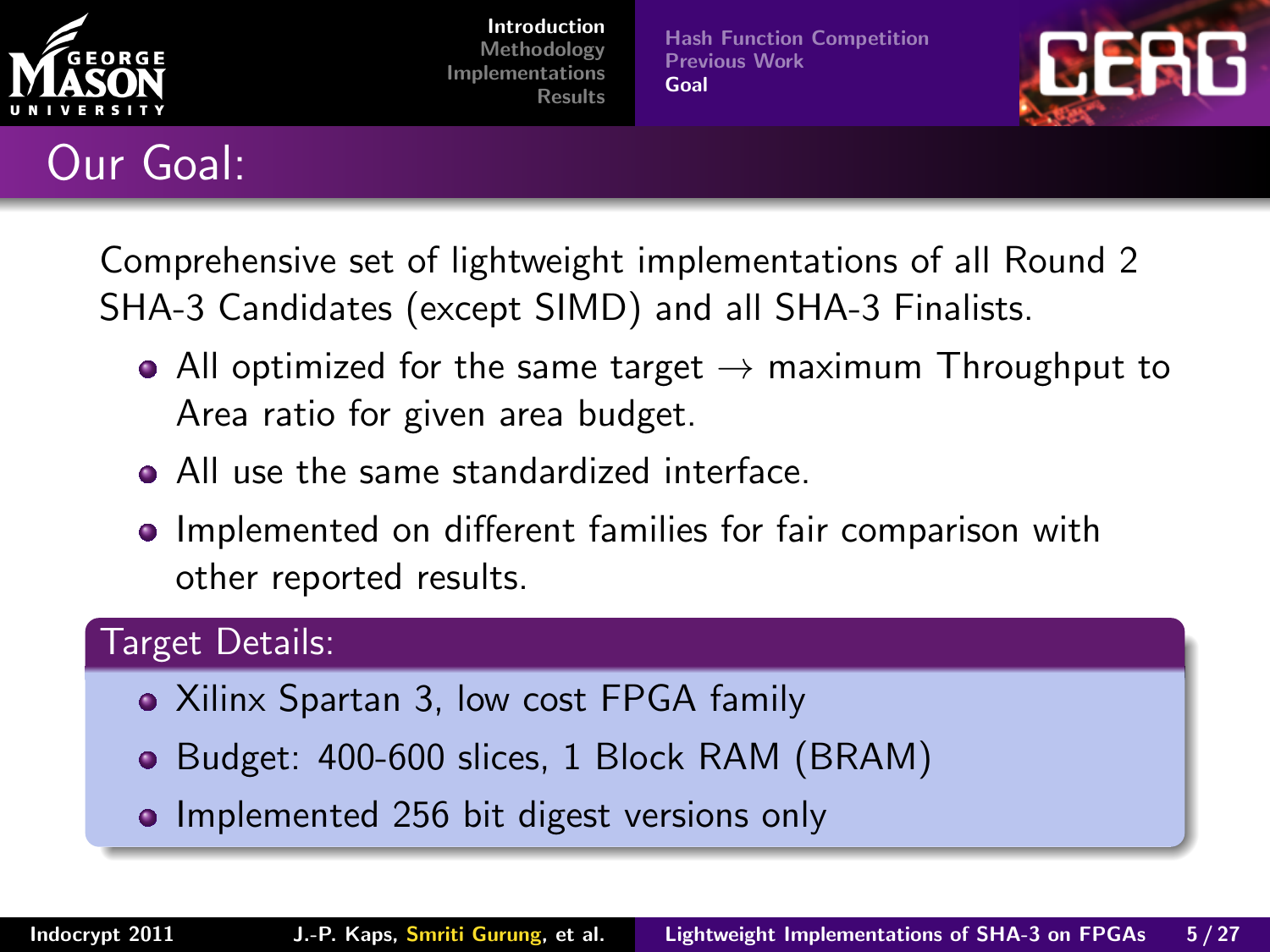

### Assumptions

[Introduction](#page-2-0) [Methodology](#page-7-0) [Implementations](#page-9-0) [Results](#page-19-0)

**[Assumptions](#page-7-0)** [Interface and Protocol](#page-8-0)

<span id="page-7-0"></span>

- Implementing for minimum area alone can lead to unrealistic run-times.
- $\bullet \Rightarrow$  Target: Achieve the maximum Throughput/Area ratio for a given area budget.
- **•** Realistic scenario:
	- System on Chip: Certain area only available.
	- Standalone: Smaller Chip, lower cost, but limit to smallest chip available, e.g. 768 slices on smallest Spartan 3 FPGA.
- Makes fair comparison of lightweight implementations possible.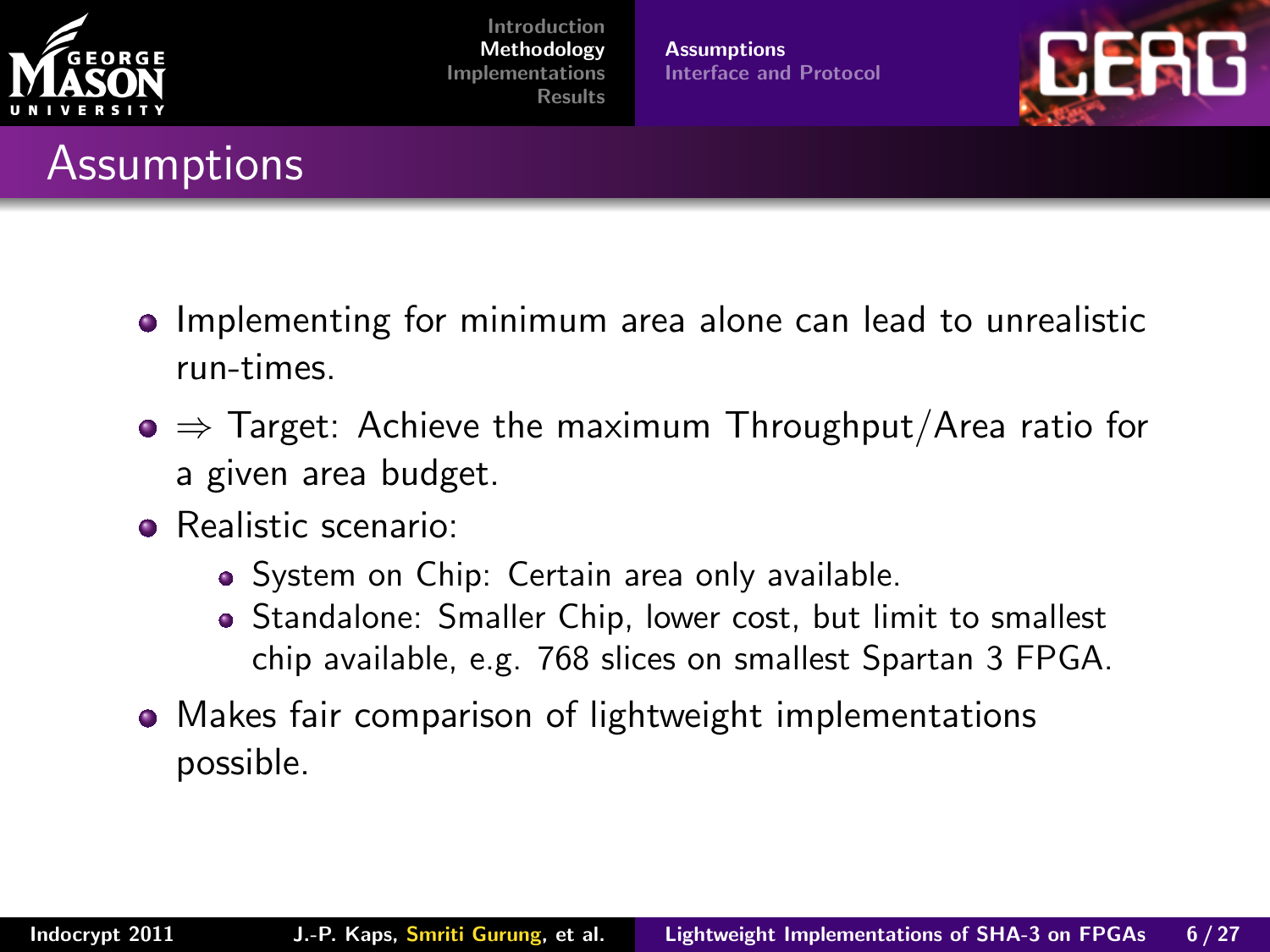

**[Assumptions](#page-7-0)** [Interface and Protocol](#page-8-0)

<span id="page-8-0"></span>

#### Interface and Protocol

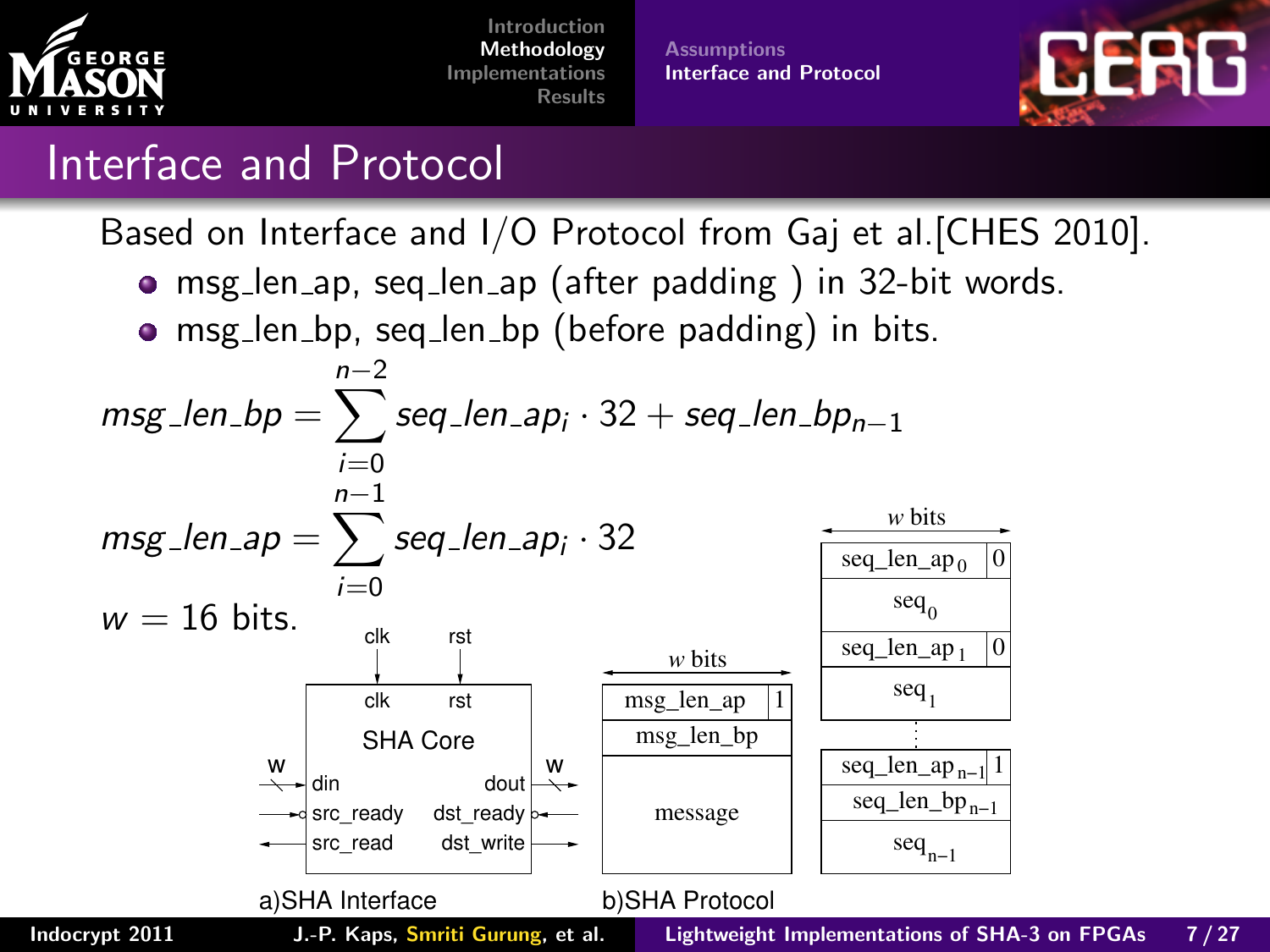

#### [BLAKE-256](#page-9-0)

[Grøstl](#page-11-0) [JH](#page-13-0) [Keccak](#page-15-0) [Skein](#page-17-0)



### BLAKE-256 Algorithm



#### Key Features

- Salt value: A user Dependant constant 128 bits set all to 0
- 8 G functions : XOR, addition, shifting.
- P1,P2 : Permutation
- Blake scales very well.
- <span id="page-9-0"></span>• Folded up to 4 times vertically and 4 times horizontally.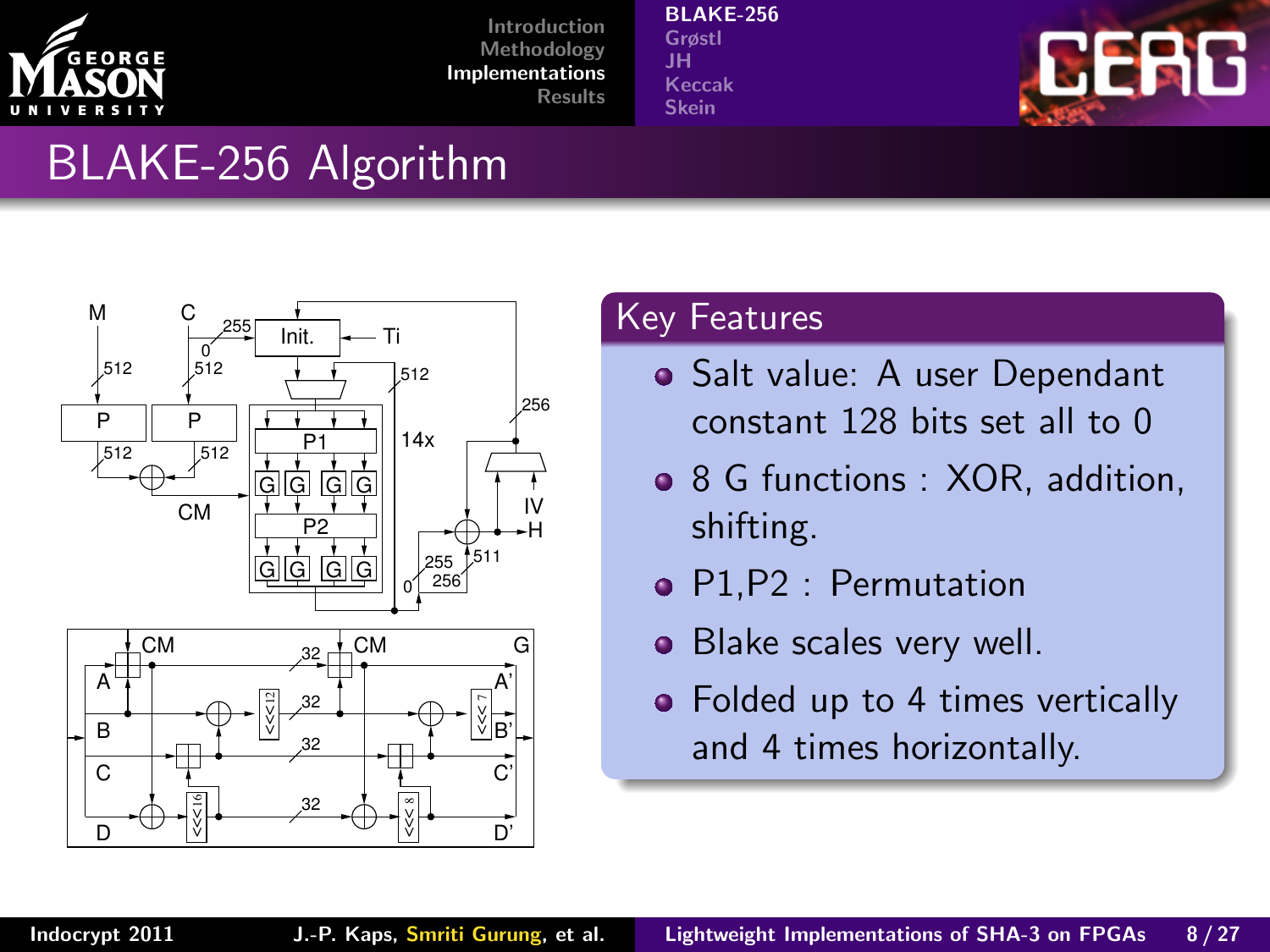

[BLAKE-256](#page-9-0)

[Grøstl](#page-11-0) [JH](#page-13-0) [Keccak](#page-15-0) [Skein](#page-17-0)



### BLAKE-256 Implementation



#### Implementation

- Salt : BRAM
- State: DRAM
- Quasi pipelined Half G function
- Registers: Reduce critical path
- Permutation causes a large controller with 210 addresses.
- BRAM contains constants, message, IV, intermediate hash.
- **Scalability:** Unfolding leads to worse  $TP/A$ .
- **Improvement:** Rescheduling of G results in 290 clock per block versus 350 .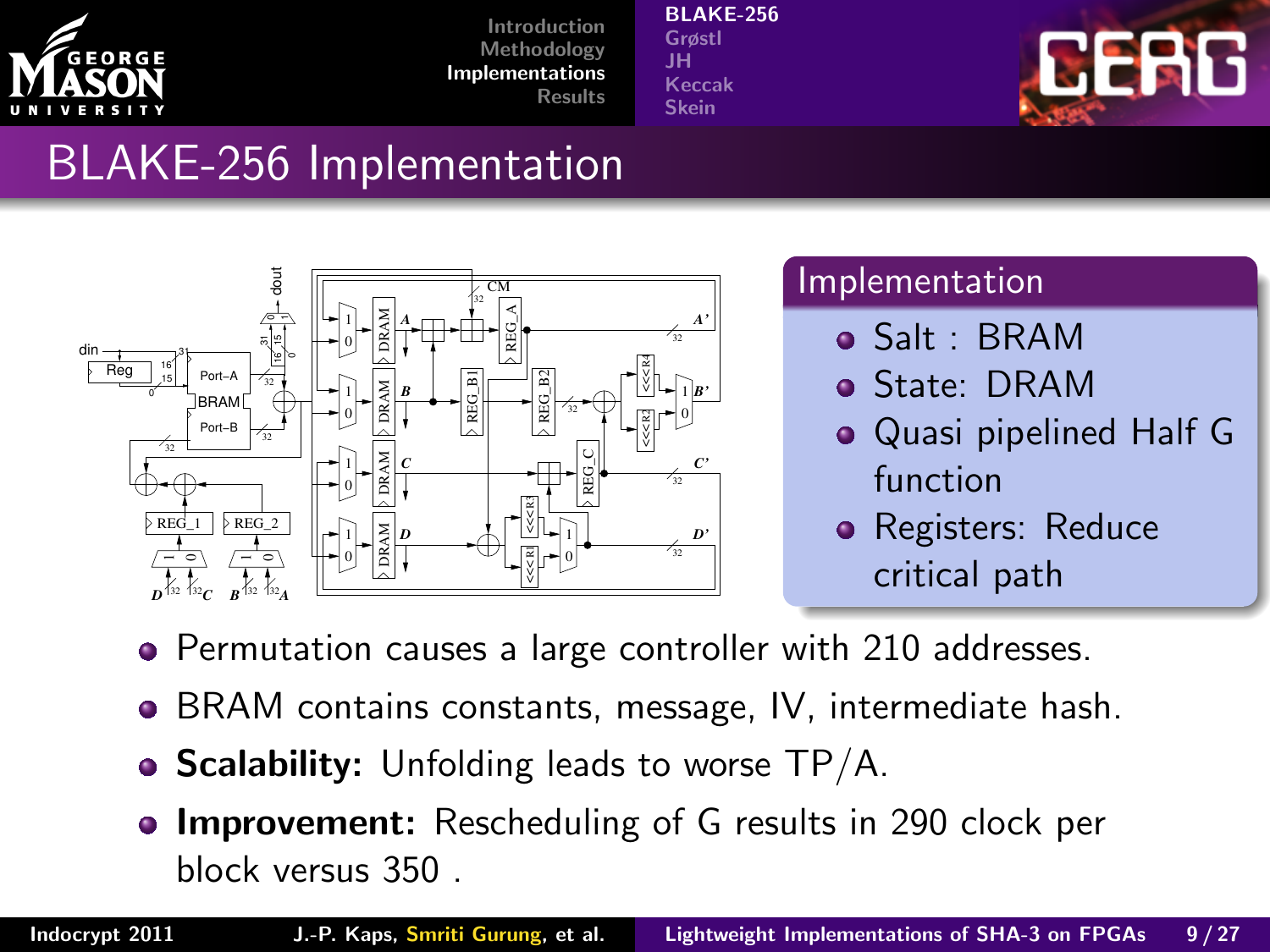

[BLAKE-256](#page-9-0) [Grøstl](#page-11-0) [JH](#page-13-0) [Keccak](#page-15-0) [Skein](#page-17-0)



# Grøstl Algorithm



#### Key Features

- **Based on AES like architecture**
- S-BOX, shift rows, Mixed columns
- Grøstl scales well, like AES.
- Folded up to 8 times vertically.
- Small storage requirements.
- <span id="page-11-0"></span>• Uses many narrow memory accesses in parallel (8 per column).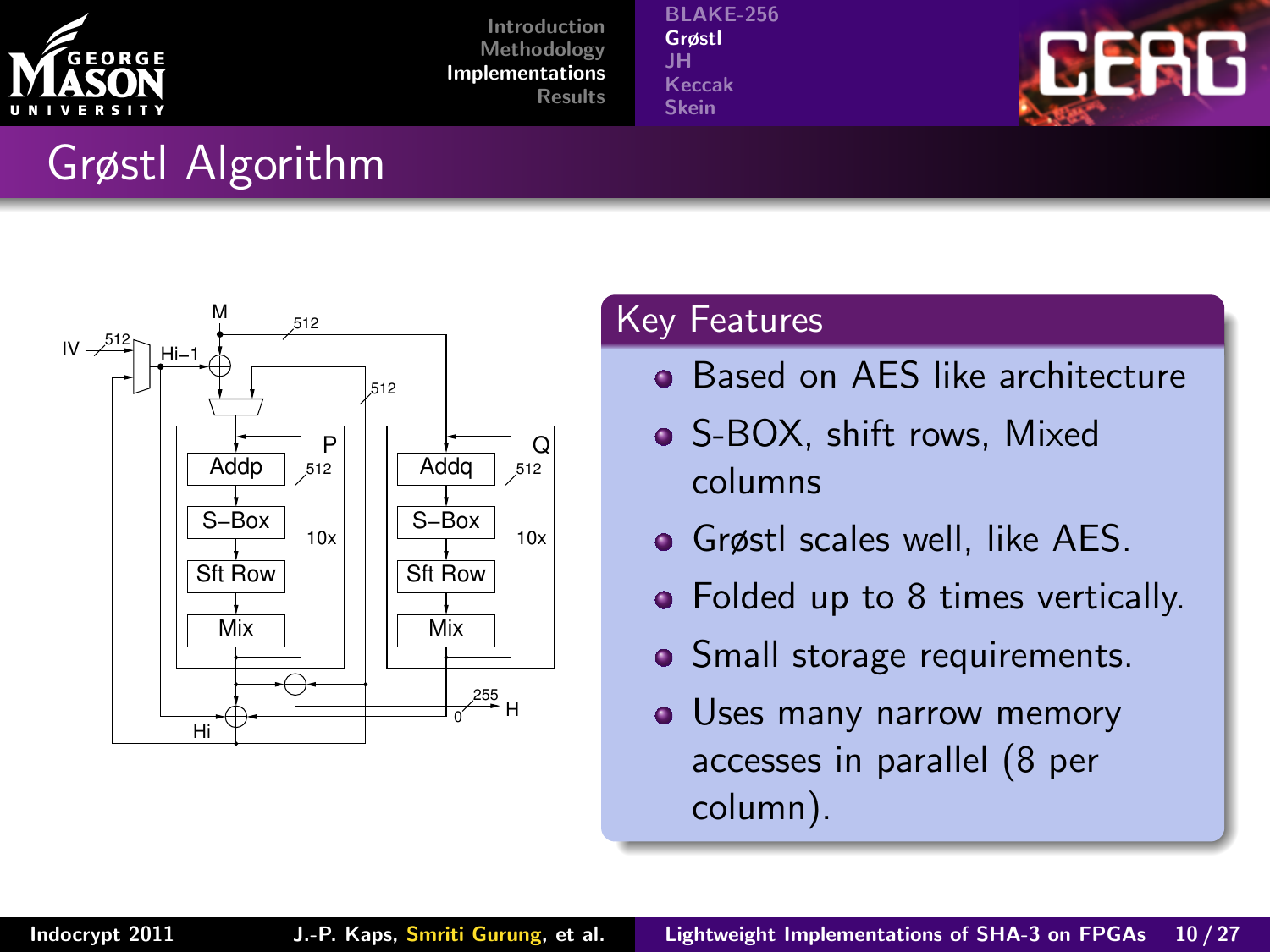

[BLAKE-256](#page-9-0) [Grøstl](#page-11-0) [JH](#page-13-0) [Keccak](#page-15-0) [Skein](#page-17-0)



### Grøstl Implementation



#### Implementation

- State p,q : DRAM
- Shift Rows : how data accessed from DRAM
- Mix Column : GF-multiplier(half multiplier)
- **•** Finalization takes as many clock cycles as 1 block.
- BRAM stores only intermediate hash and IV.
- One new column every 3 clock cycles, P & Q interleaved.
- **Scalability:** Reducing number of clock cycles per column by adding S-Boxes and/or GF-Multiplier.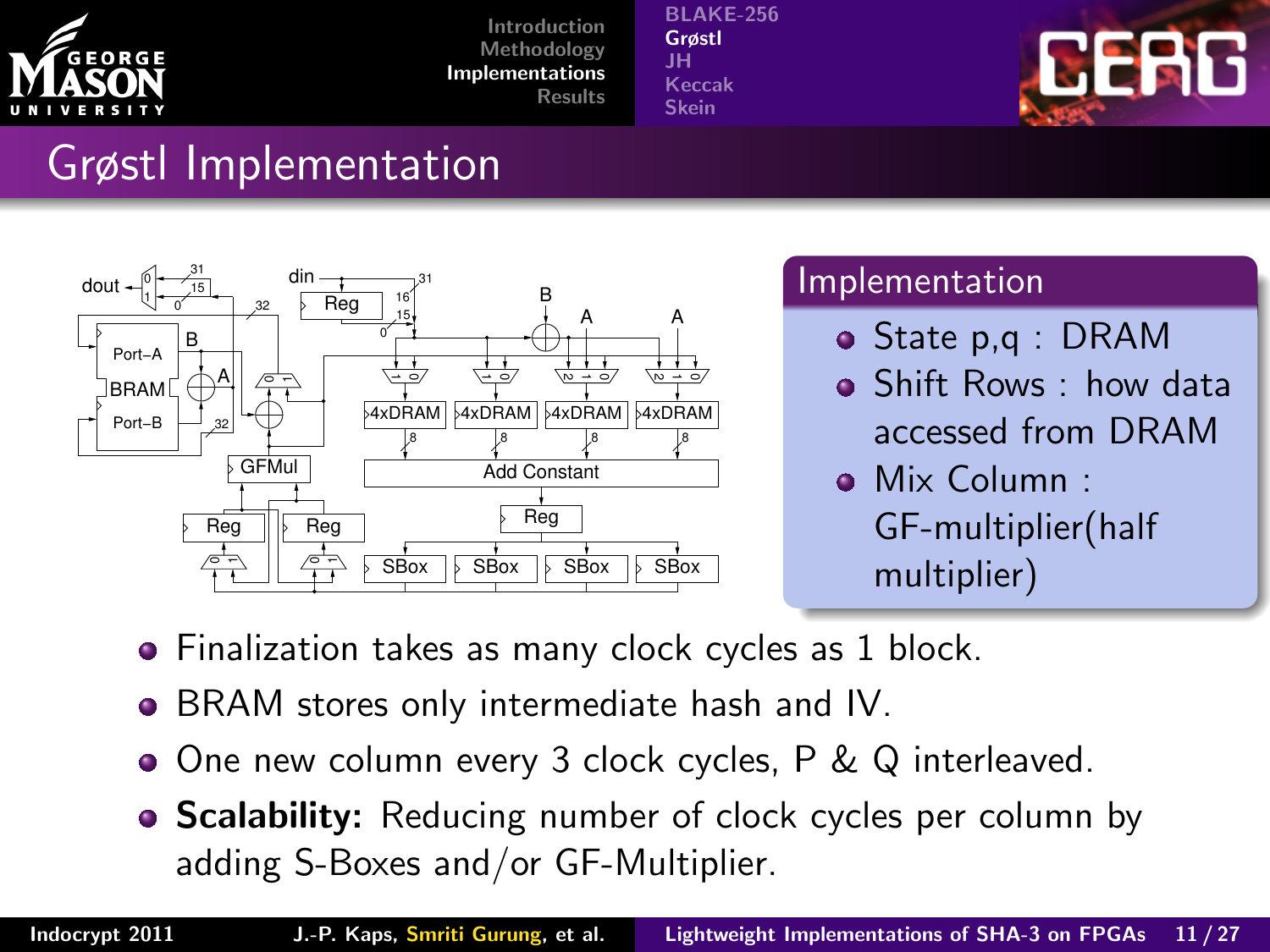

[BLAKE-256](#page-9-0) [Grøstl](#page-11-0) [JH](#page-13-0) [Keccak](#page-15-0) [Skein](#page-17-0)



# JH Algorithm



#### Key Features

- Grouping: reordering of 1024 bits state
- SBOX : Permutation
- **a** Linear transformation : rotation and XOR
- De-grouping: inverse of grouping
- Permutation, grouping, and de-grouping makes scaling difficult
- <span id="page-13-0"></span>**•** Folding increases size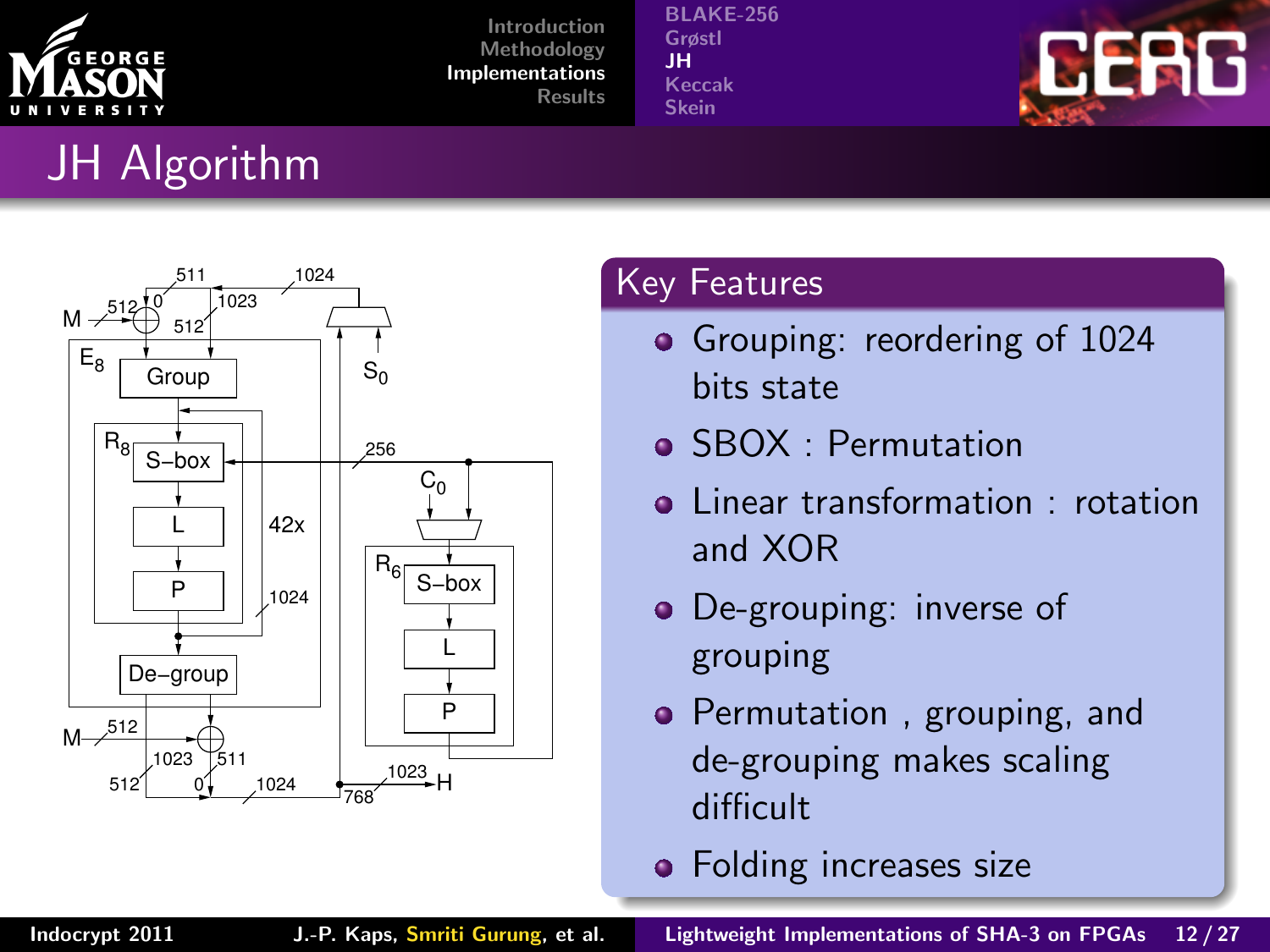

[BLAKE-256](#page-9-0) [Grøstl](#page-11-0) [JH](#page-13-0) [Keccak](#page-15-0) [Skein](#page-17-0)



### JH Implementation



- 32-bit datapath to maximize use of BlockRAM.
- On-the-fly generation of round constants.  $\bullet$
- Scalability: 64-bit datapath only viable without BlockRAM.  $\bullet$
- **Improvement:** Group can be performed on M and de-group only on H Kerckhof et al.[ECRYPT II 2011].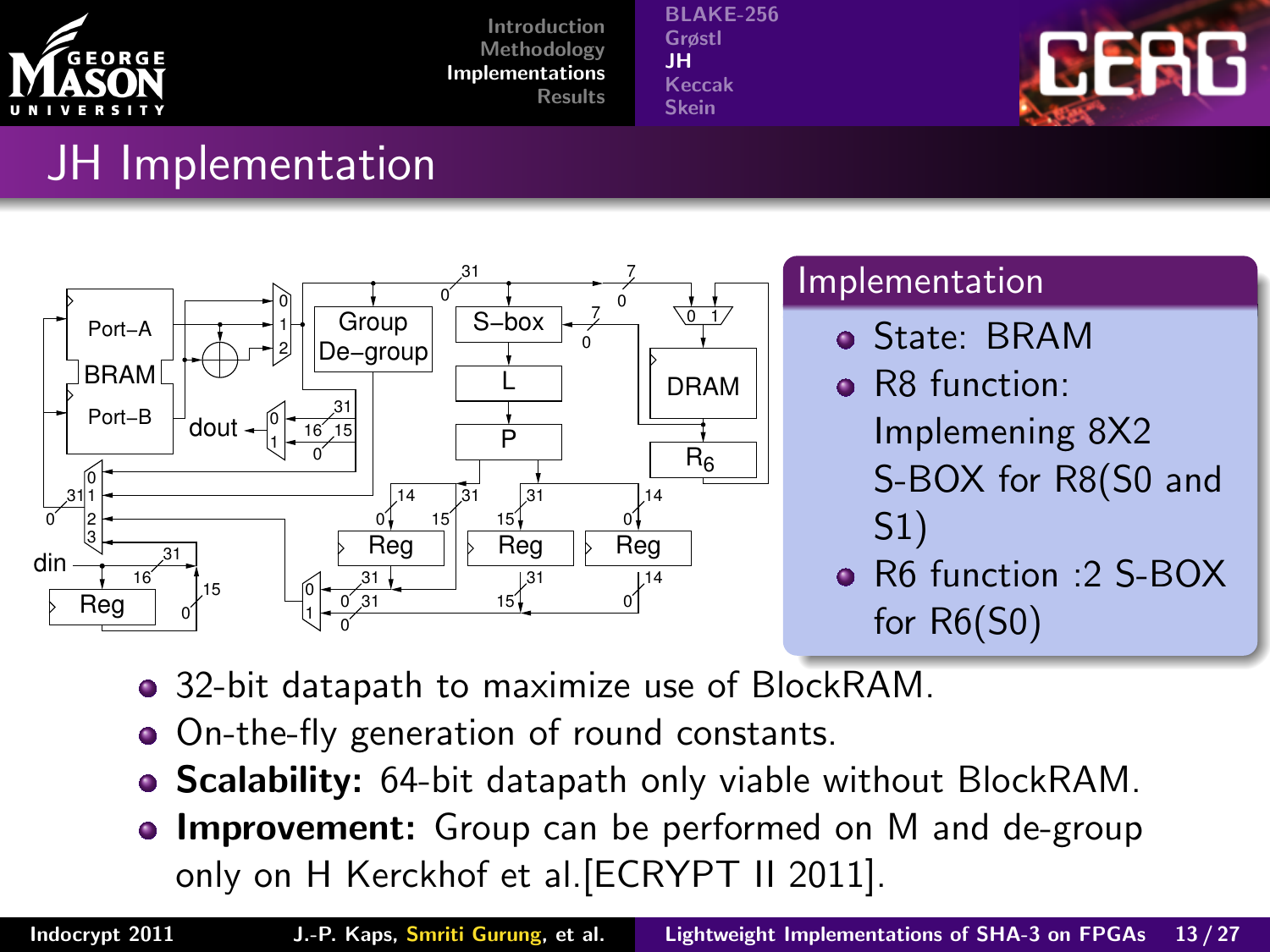

[BLAKE-256](#page-9-0) [Grøstl](#page-11-0) [JH](#page-13-0) [Keccak](#page-15-0) [Skein](#page-17-0)



### Keccak Algorithm



#### **Key Features**

- $\bullet$   $\theta$  simple XOR
- $\bullet$   $\rho$ ,  $\pi$  rotation and reordering operate on columns
- $\bullet$  x logical operation on rows
- <span id="page-15-0"></span>• Dependency on Previous states prevents folding.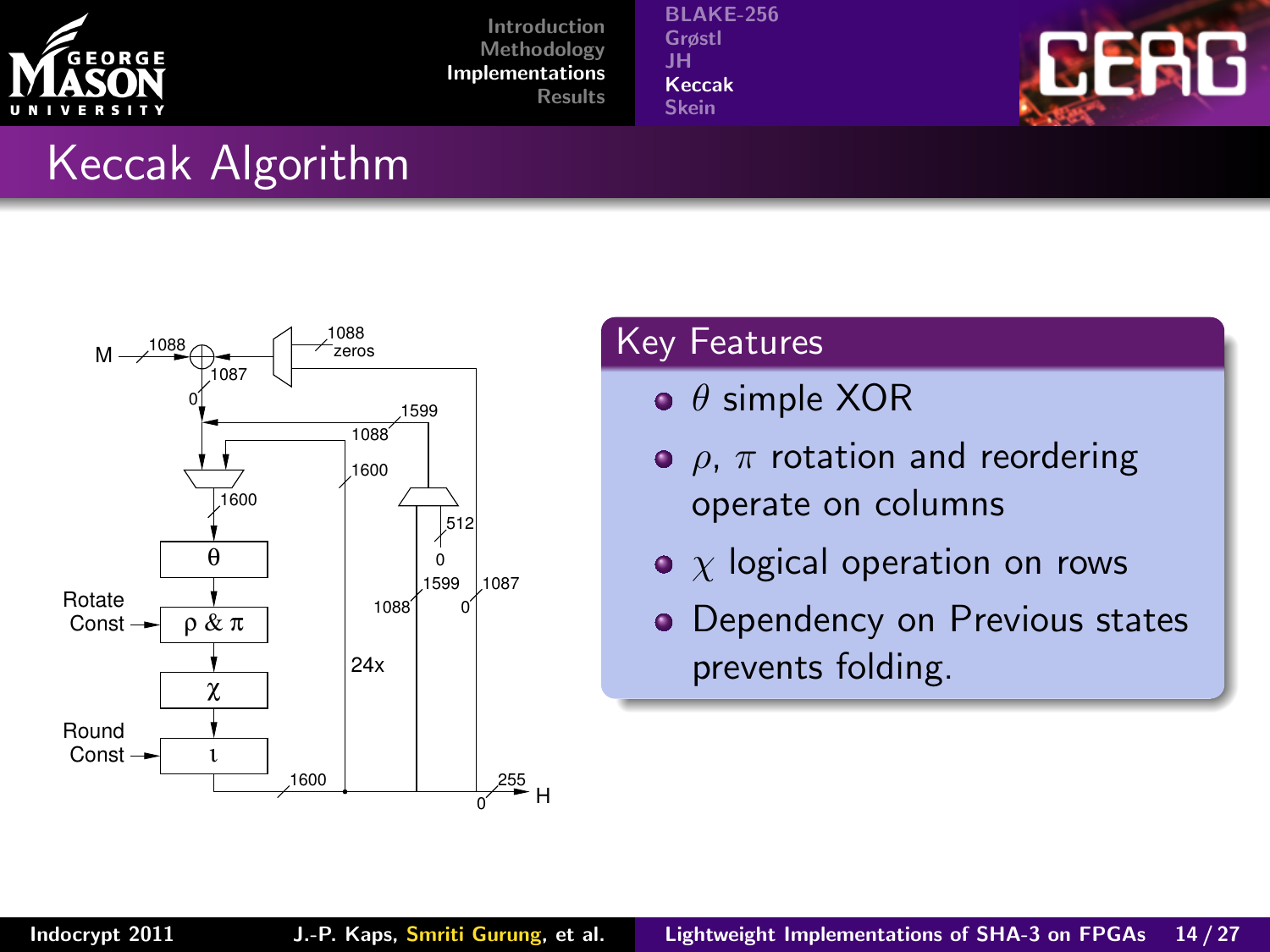

[BLAKE-256](#page-9-0) [Grøstl](#page-11-0) [JH](#page-13-0) [Keccak](#page-15-0) [Skein](#page-17-0)



#### Keccak Implementation



- Fixed rotations turn into variable rotator for small datapaths.
- $\bullet$  |  $\rho$  &  $\pi$  | contains the rotator.
- Scalability: 64-bit datapath only viable without BlockRAM.  $\bullet$
- Adding 2 more 64-bit registers saves approx 700 clock cycles.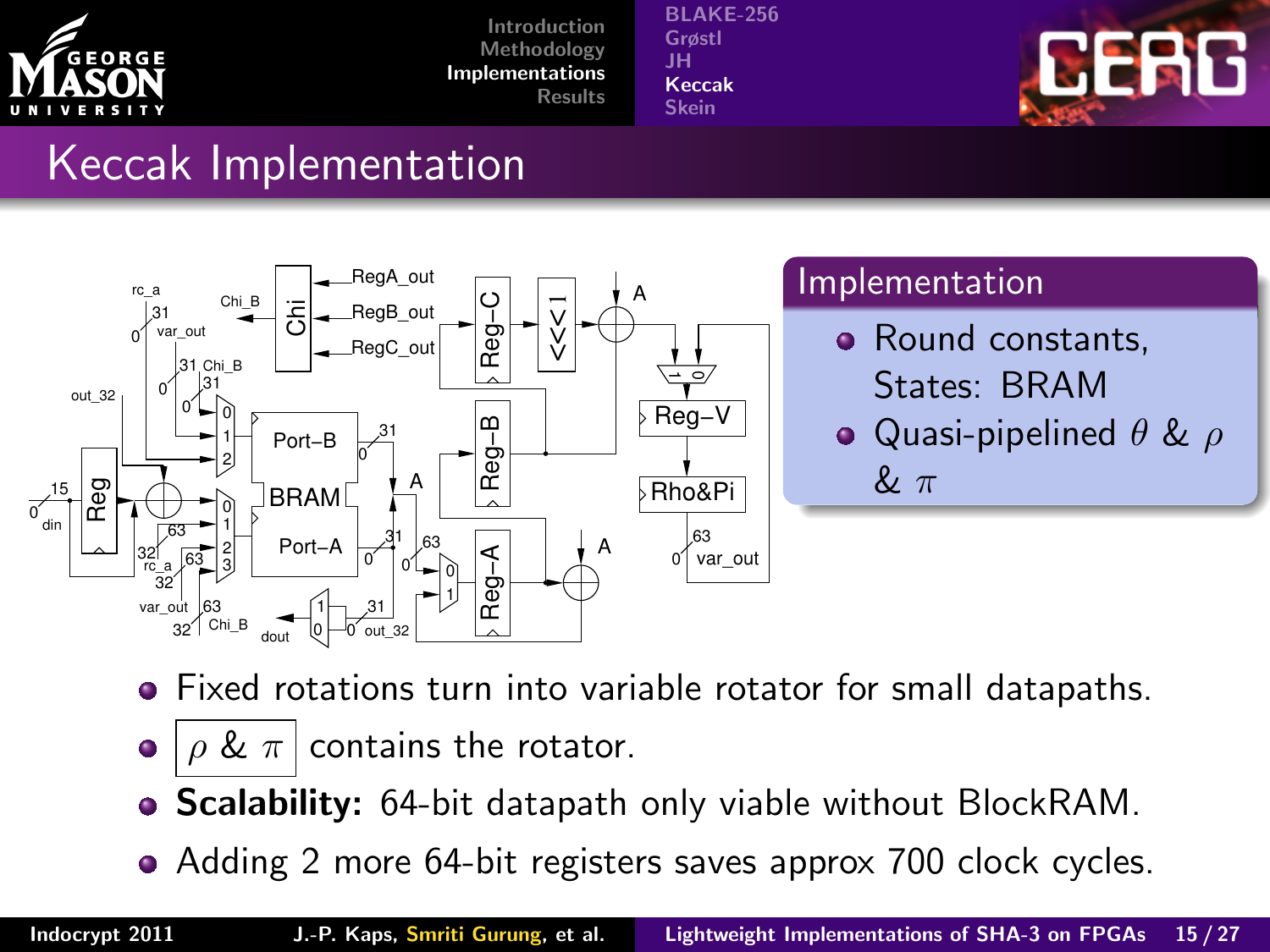

[BLAKE-256](#page-9-0) [Grøstl](#page-11-0) [JH](#page-13-0) [Keccak](#page-15-0) [Skein](#page-17-0)



# Skein Algorithm



#### Key Features

- Mix function : Addition, Rotation and XOR
- Tweak constant : Key Generation for each block
- 64-bit adders lead to long delay.
- <span id="page-17-0"></span>• Algorithm cannot be folded.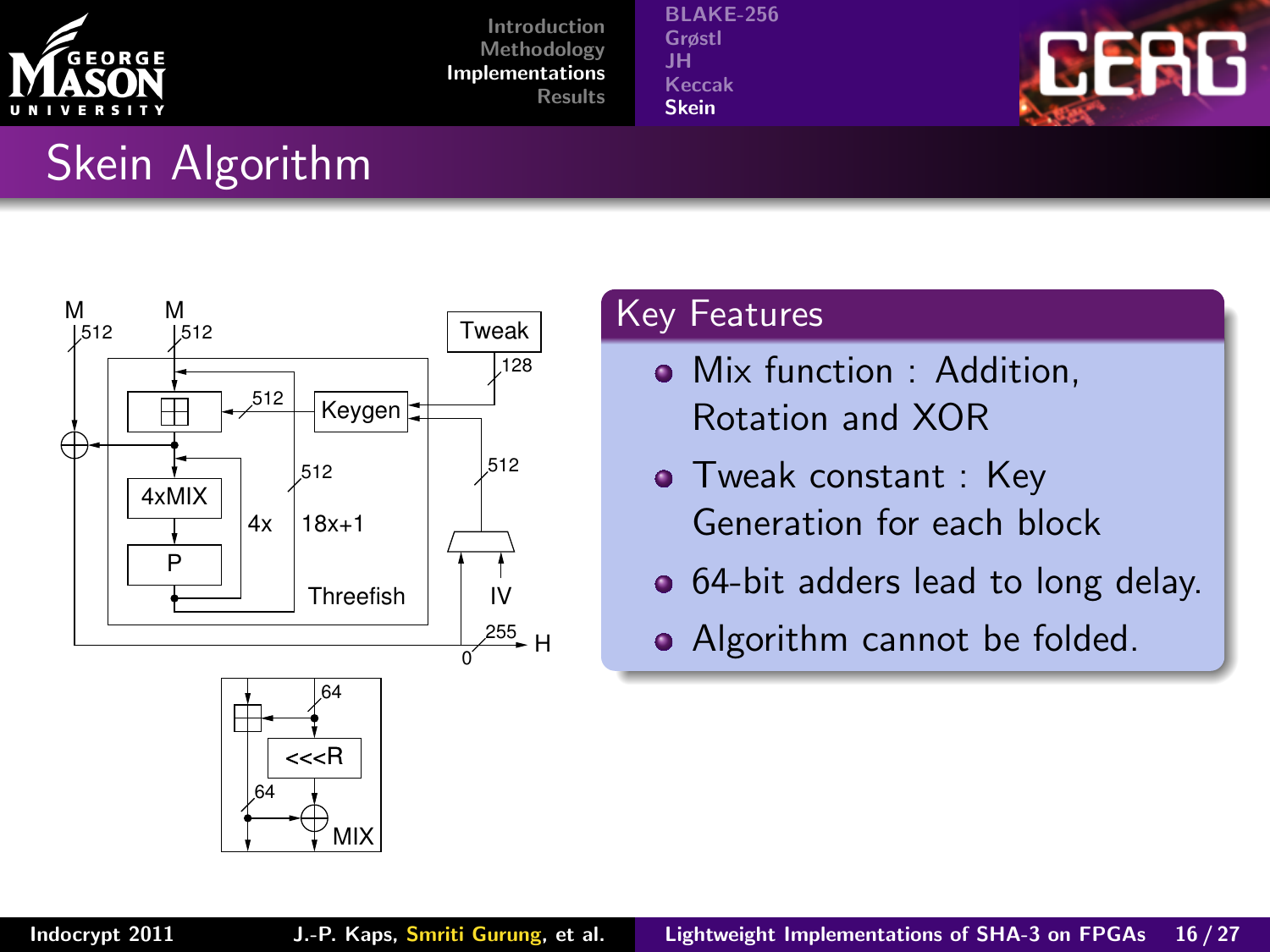

[BLAKE-256](#page-9-0) [Grøstl](#page-11-0) [JH](#page-13-0) [Keccak](#page-15-0) [Skein](#page-17-0)



### Skein Implementation



#### **Implementation**

- State: BRAM
- Key Generation.Mix : 32 bit adder
- <sup>2</sup> 32 bit adder leads critical path through barrel shifter.
- Barrel shifter is single largest block in the design (192 slices).  $\bullet$
- Finalization takes as many clock cycles as 1 block hash.
- Scalability: Running Keygen and MIX in parallel.
- **Improvement:** Addition of Registers to cut down the critical path delay.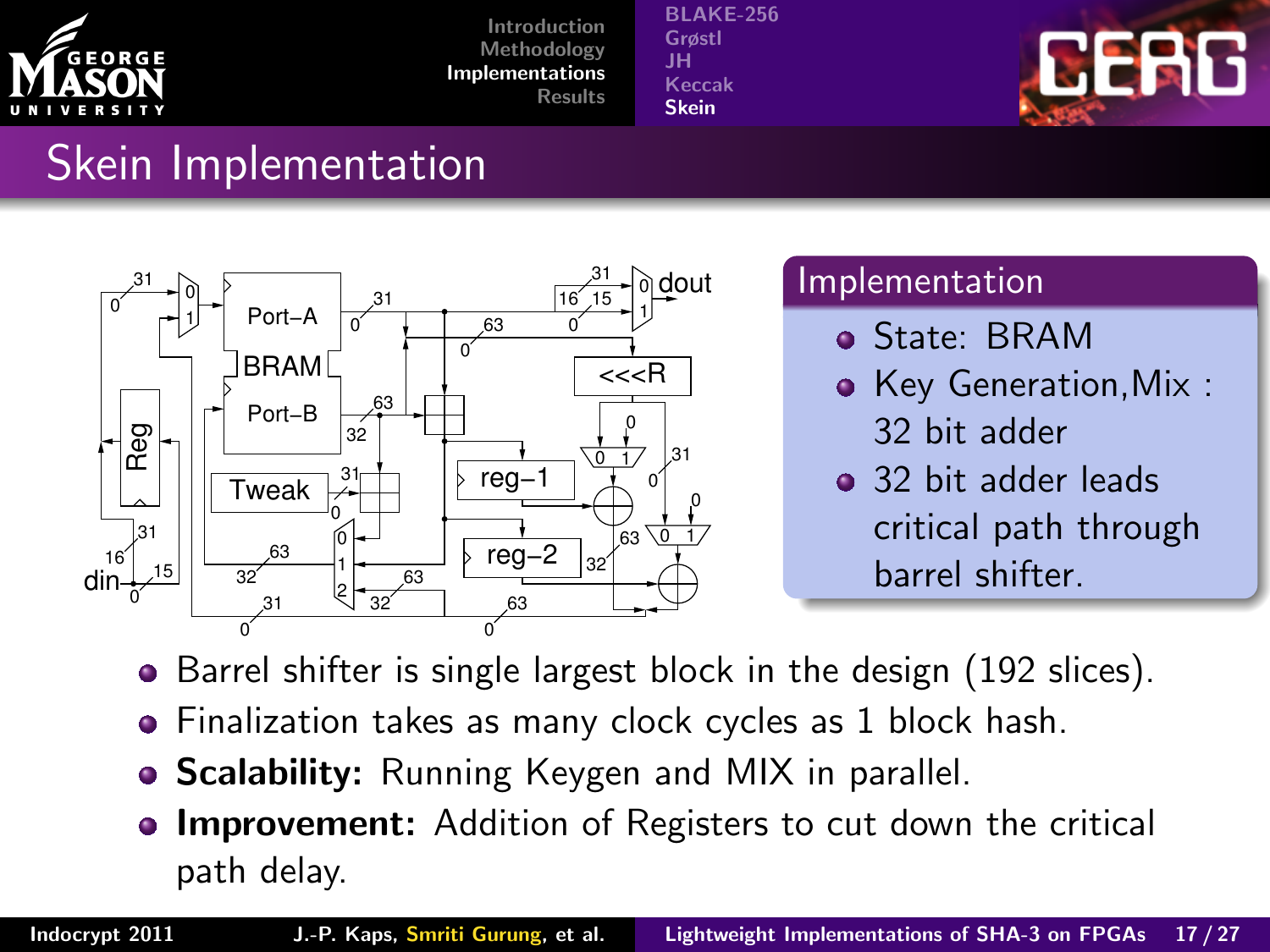

[Results of SHA-3 R-2 Candidates](#page-19-0) [Results of SHA-3 Finalists](#page-21-0) [Comparison with Kerckhof Results](#page-25-0) [Comparison with Jungk Results](#page-26-0)

<span id="page-19-0"></span>

#### Throughput versus Area on Spartan-3



Indocrypt 2011 J.-P. Kaps, Smriti Gurung, et al. [Lightweight Implementations of SHA-3 on FPGAs](#page-0-0) 18 / 27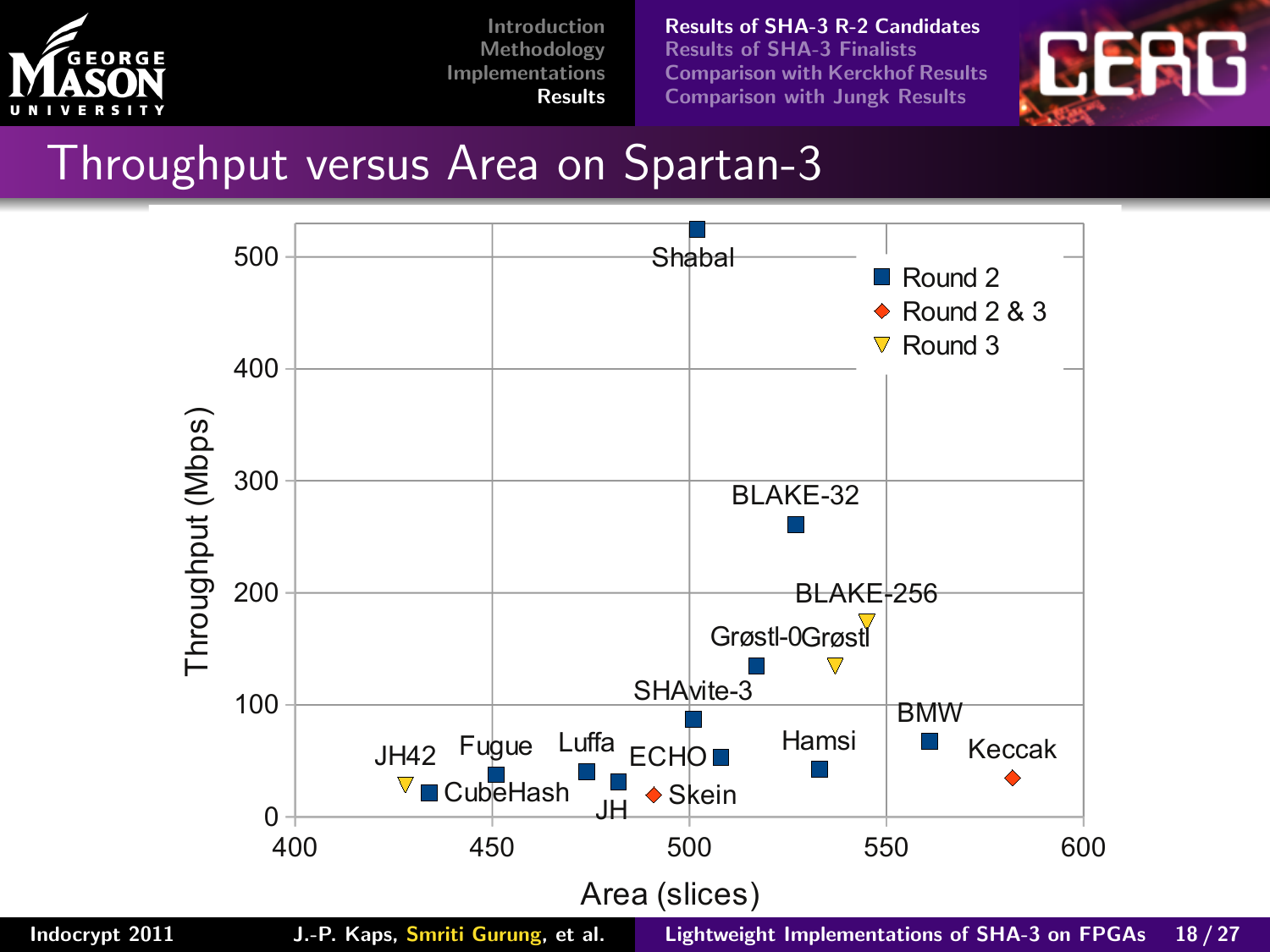

[Results of SHA-3 R-2 Candidates](#page-19-0) [Results of SHA-3 Finalists](#page-21-0) [Comparison with Kerckhof Results](#page-25-0) [Comparison with Jungk Results](#page-26-0)



### Ranking by Throughput over Area on Spartan-3



Algorithms with finalization rounds perform worse for short messages.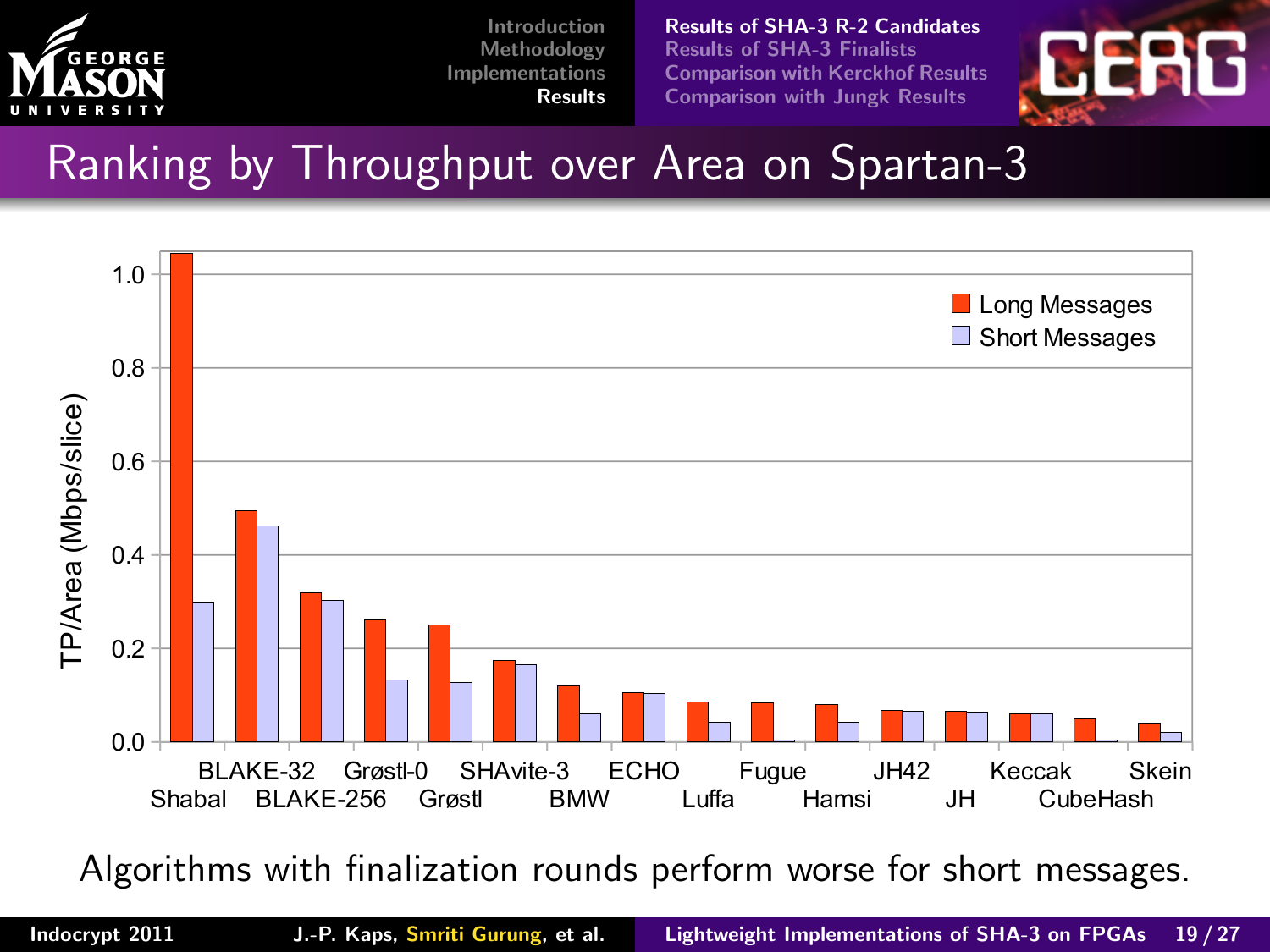

[Results of SHA-3 R-2 Candidates](#page-19-0) [Results of SHA-3 Finalists](#page-21-0) [Comparison with Kerckhof Results](#page-25-0) [Comparison with Jungk Results](#page-26-0)

<span id="page-21-0"></span>

Implementation Summary of Finalists for Long Messages

| Algorithm | <b>Block</b><br>Size<br>(bits) $b$ | Clock Cycles to hash<br>N blocks $clk =$<br>$st + (l + p) \cdot N + end$ | Throughput<br>$(I+p)\cdot T$ |  |
|-----------|------------------------------------|--------------------------------------------------------------------------|------------------------------|--|
| BLAKE-256 | 512                                | $2 + (32 + 318) \cdot N + 17$                                            | $512/ (350 \cdot T)$         |  |
| Grøstl    | 512                                | $2 + (32 + 515) \cdot N + 532$                                           | $512/ (547 \cdot T)$         |  |
| JH42      | 512                                | $35 + (32 + 1813) \cdot N - 15$                                          | $512/(1845 \cdot T)$         |  |
| Keccak    | 1088                               | $2 + (68 + 3696) \cdot N +$<br>17                                        | $1088/(3764 \cdot T)$        |  |
| Skein     | 512                                | $5 + (32 + 2407) \cdot N + 2423$                                         | $512/(2439 \cdot T)$         |  |

- **st:** Clock cycles computing initial steps before processing.
- $\bullet$   $l + p$  : Loading and processing cycles per block.
- $\bullet$  end : Clock cycles needed for finalization and output of hash.
- $\bullet$  st and end ignored for long messages as their influence goes toward zero.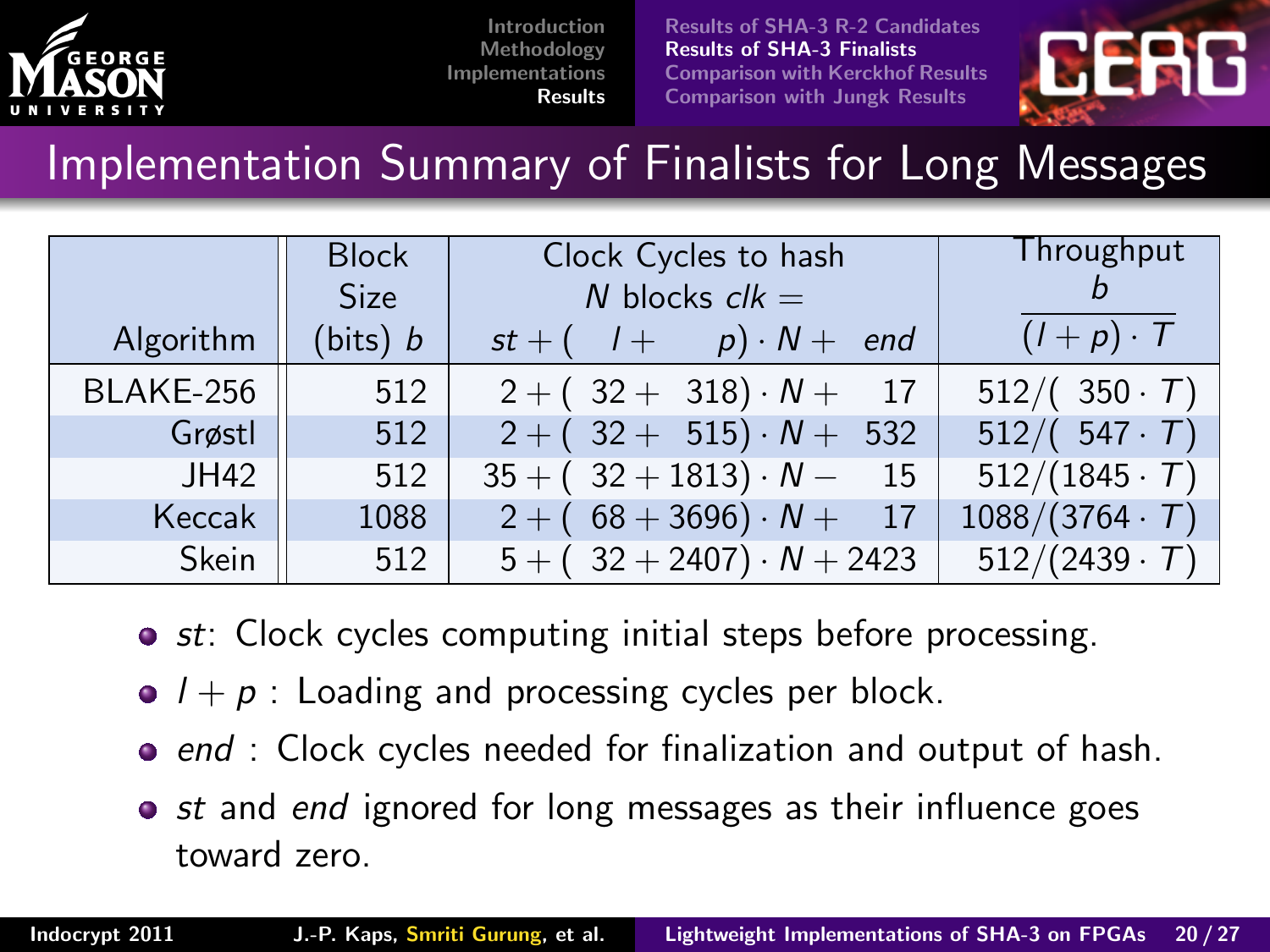

[Results of SHA-3 R-2 Candidates](#page-19-0) [Results of SHA-3 Finalists](#page-21-0) [Comparison with Kerckhof Results](#page-25-0) [Comparison with Jungk Results](#page-26-0)



Implementation Results of Finalists on Xilinx Spartan-3

|           |                  |                      |                                    | Long Message         |                                   | Short Message        |                         |
|-----------|------------------|----------------------|------------------------------------|----------------------|-----------------------------------|----------------------|-------------------------|
| Algorithm | (slices)<br>Area | RAMs<br><b>Block</b> | ⊢<br>(ns)<br>Maximum<br>Delay (ns) | Throughput<br>(Mbps) | <b>GO</b><br>TP/Area<br>(Mbps/sli | Throughput<br>(Mbps) | TP/Area<br>(Mbps/slice) |
| BLAKE-256 | 545              | 1                    | 8.42                               | 173.8                | 0.32                              | 164.8                | 0.302                   |
| Grøstl    | 537              | 1                    | 6.95                               | 134.6                | 0.25                              | 68.1                 | 0.127                   |
| JH42      | 428              | 1                    | 9.74                               | 28.5                 | 0.07                              | 28.2                 | 0.066                   |
| Keccak    | 582              | 1                    | 8.30                               | 34.8                 | 0.06                              | 34.7                 | 0.060                   |
| Skein     | 491              | 1                    | 10.68                              | 19.7                 | 0.04                              | 9.9                  | 0.020                   |

- Short Message : clock cycles associated with initialization, loading, processing, finalization
- No. of blocks of message( $N$ )=1 after padding for short message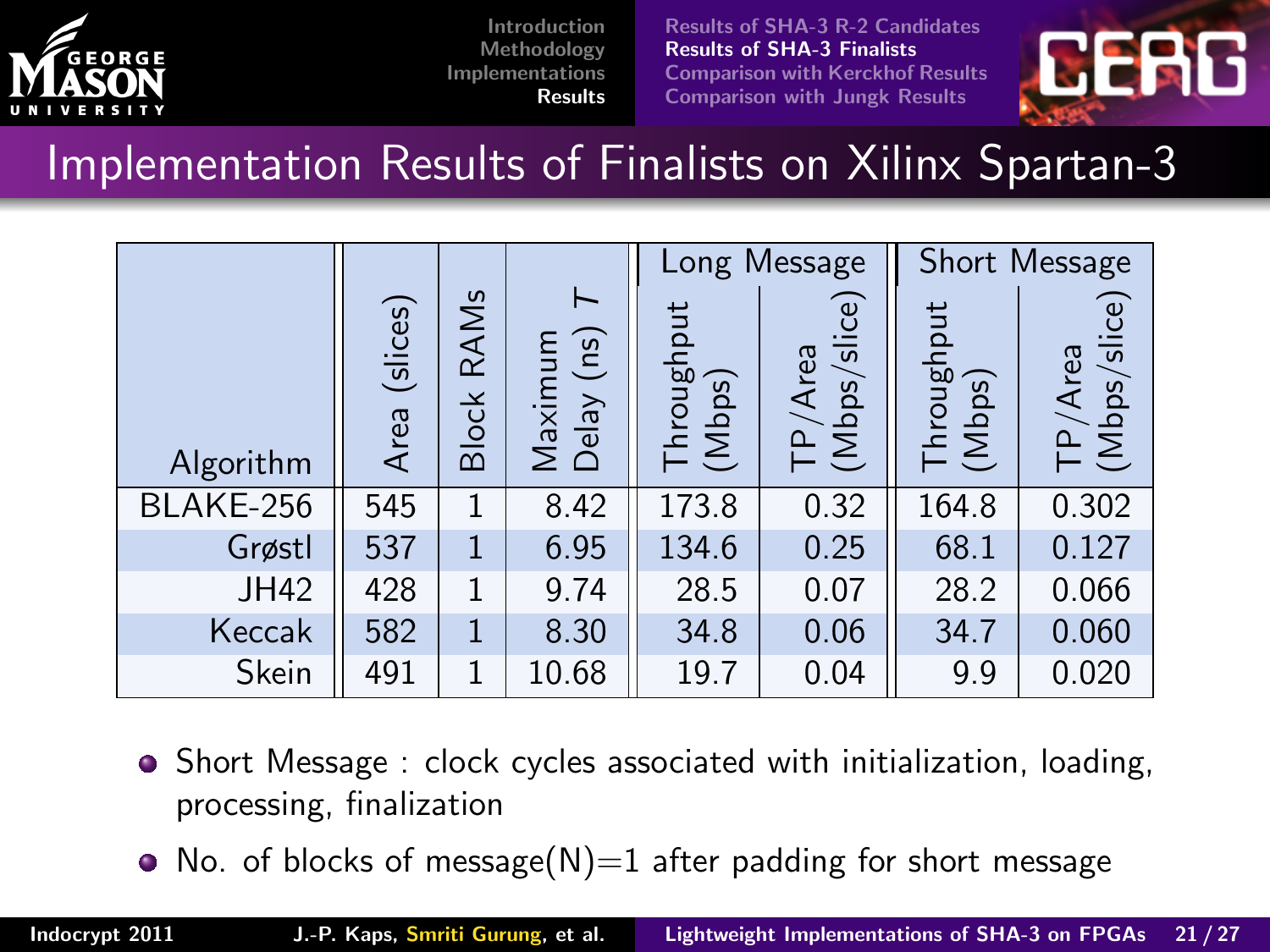

[Results of SHA-3 R-2 Candidates](#page-19-0) [Results of SHA-3 Finalists](#page-21-0) [Comparison with Kerckhof Results](#page-25-0) [Comparison with Jungk Results](#page-26-0)



### Throughput over Area of 5 Finalists



#### Xilinx Virtex 6

- No difference in ranking on the two devices.
- Keccak better than JH here, compared to Spartan-3.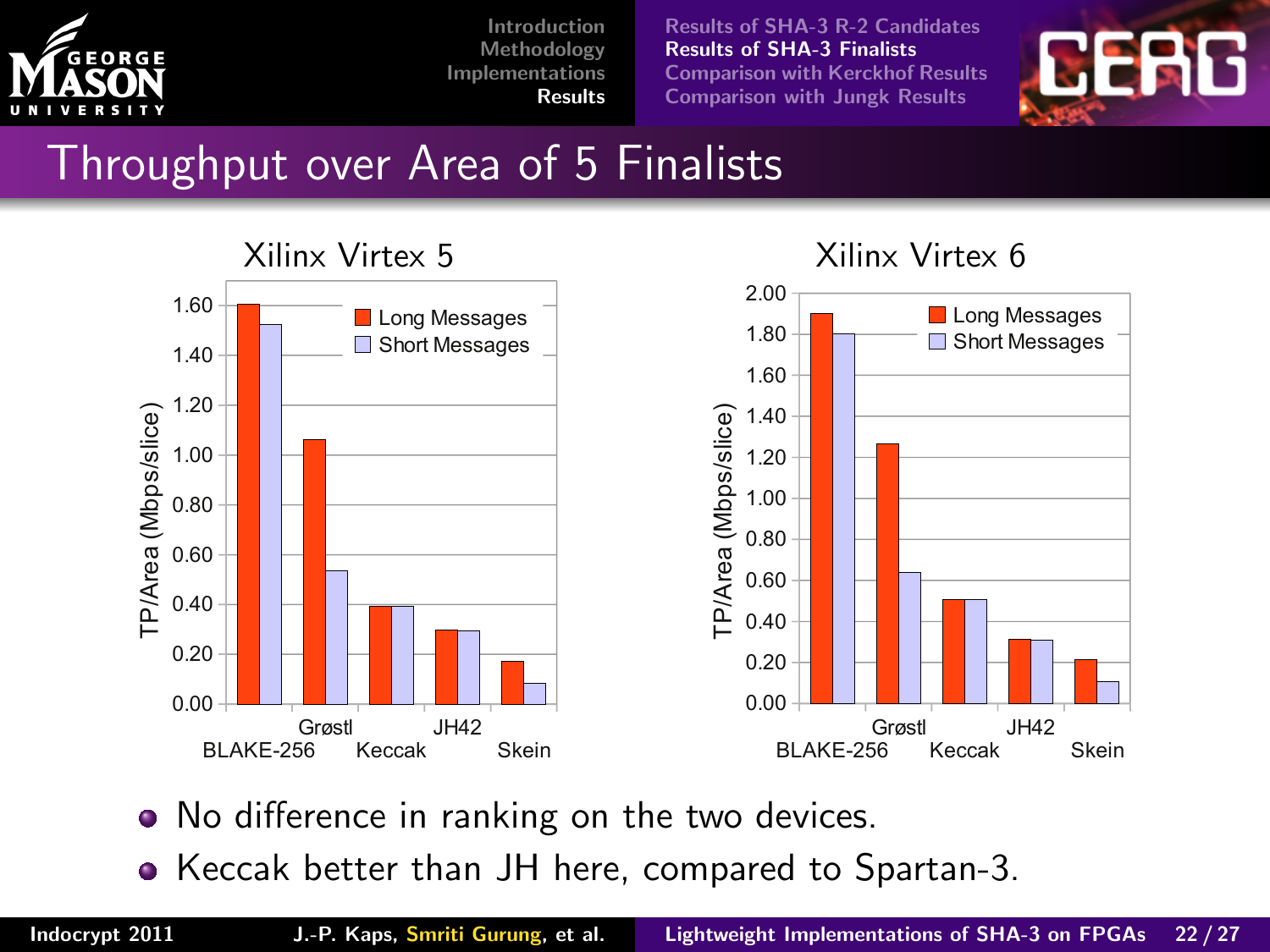

[Results of SHA-3 R-2 Candidates](#page-19-0) [Results of SHA-3 Finalists](#page-21-0) [Comparison with Kerckhof Results](#page-25-0) [Comparison with Jungk Results](#page-26-0)



### Throughput over Area of 5 Finalists



Altera Cyclone ii

- Grøstl better than BLAKE on Cyclone ii.
- Small changes in ranking depending on device.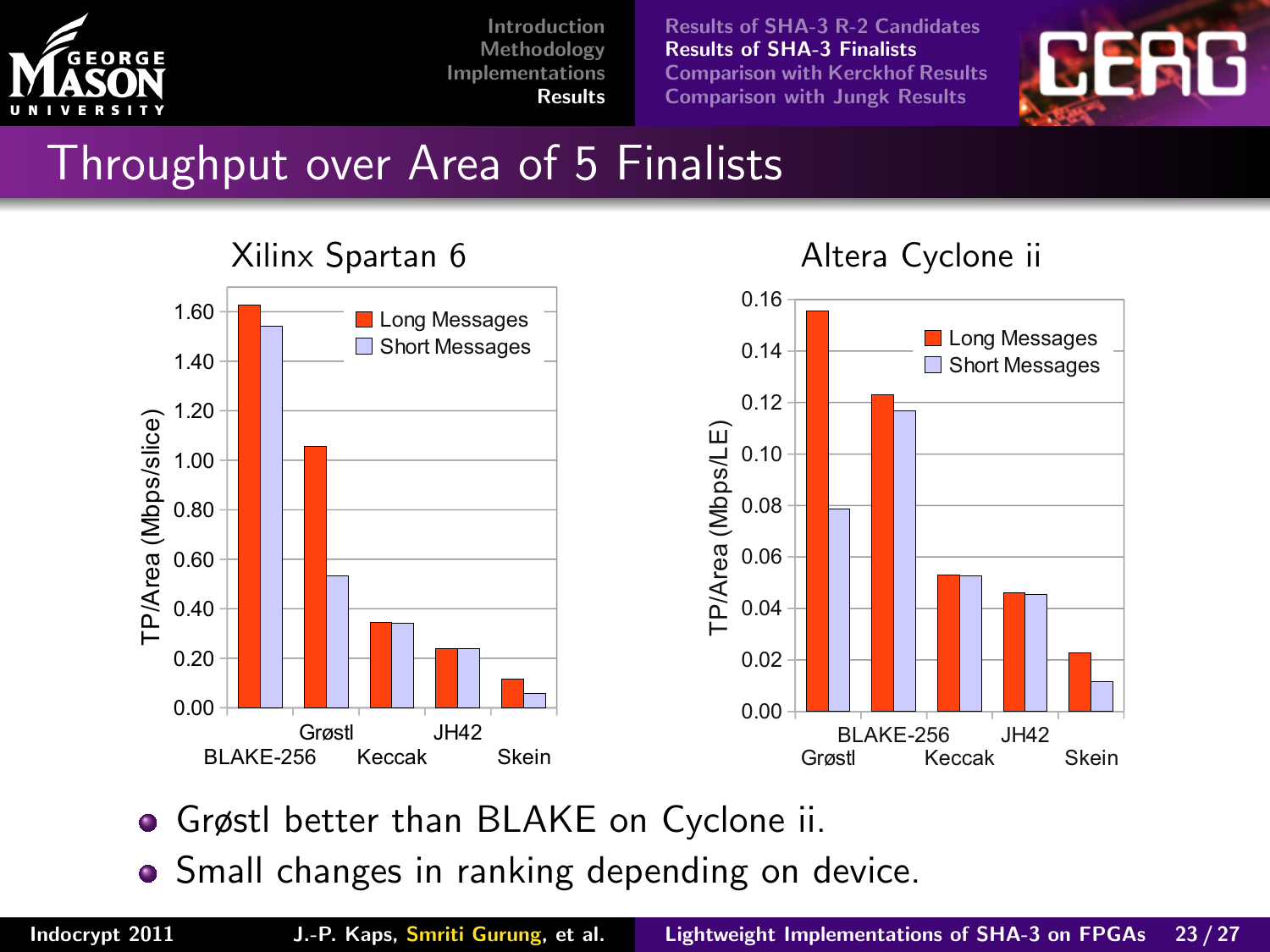

[Results of SHA-3 R-2 Candidates](#page-19-0) [Results of SHA-3 Finalists](#page-21-0) [Comparison with Kerckhof Results](#page-25-0) [Comparison with Jungk Results](#page-26-0)



## Comparison with [Kerckhof] Results (Virtex 6)



<span id="page-25-0"></span>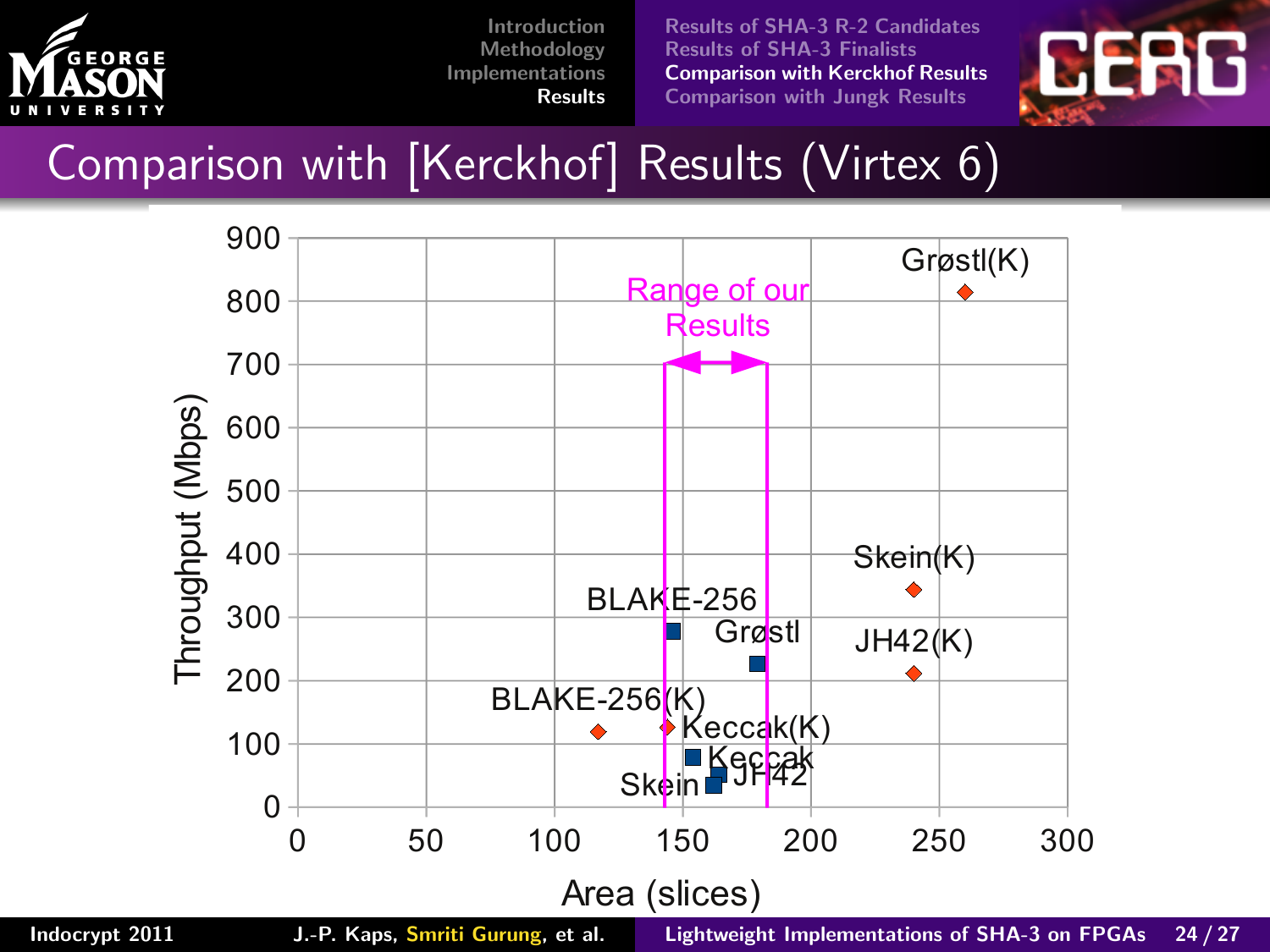

[Results of SHA-3 R-2 Candidates](#page-19-0) [Results of SHA-3 Finalists](#page-21-0) [Comparison with Kerckhof Results](#page-25-0) [Comparison with Jungk Results](#page-26-0)



### Comparison with [Jungk] Results (Virtex 5)



<span id="page-26-0"></span>

Indocrypt 2011 J.-P. Kaps, Smriti Gurung, et al. [Lightweight Implementations of SHA-3 on FPGAs](#page-0-0) 25 / 27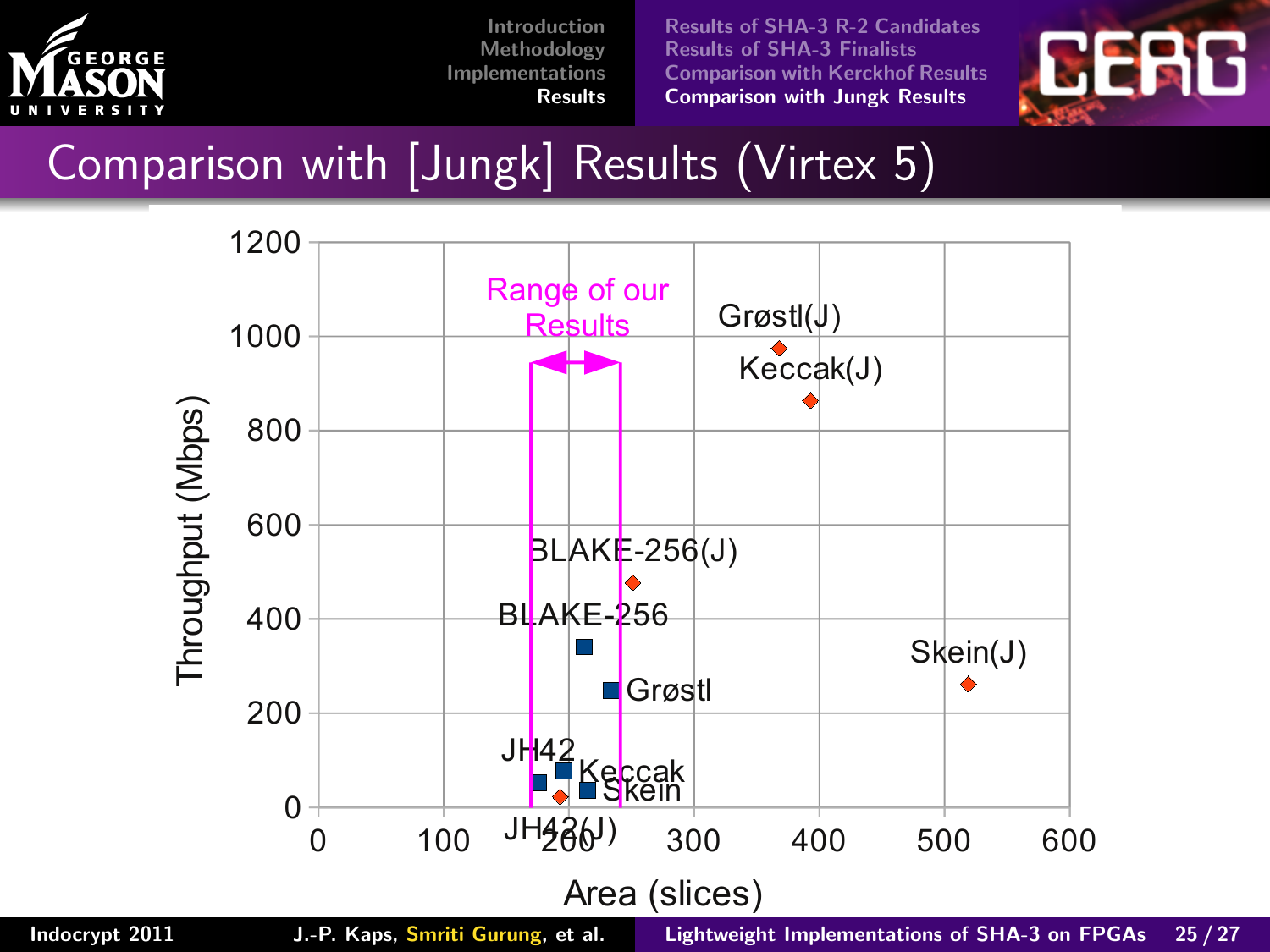

[Results of SHA-3 R-2 Candidates](#page-19-0) [Results of SHA-3 Finalists](#page-21-0) [Comparison with Kerckhof Results](#page-25-0) [Comparison with Jungk Results](#page-26-0)



#### Announcement

- All the above data will shortly be available in the ATHENa database.
	- <http://cryptography.gmu.edu/athenadb/>
- Source codes will be available on the ATHENa webpage at the end of December.
	- <http://cryptography.gmu.edu/athena/>
	- **Follow the "GMU Source Codes" Link**

#### Thanks

This work has been supported in part by NIST through the Recovery Act Measurement Science and Engineering Research Grant Project under contract no. 60NANB10D004.